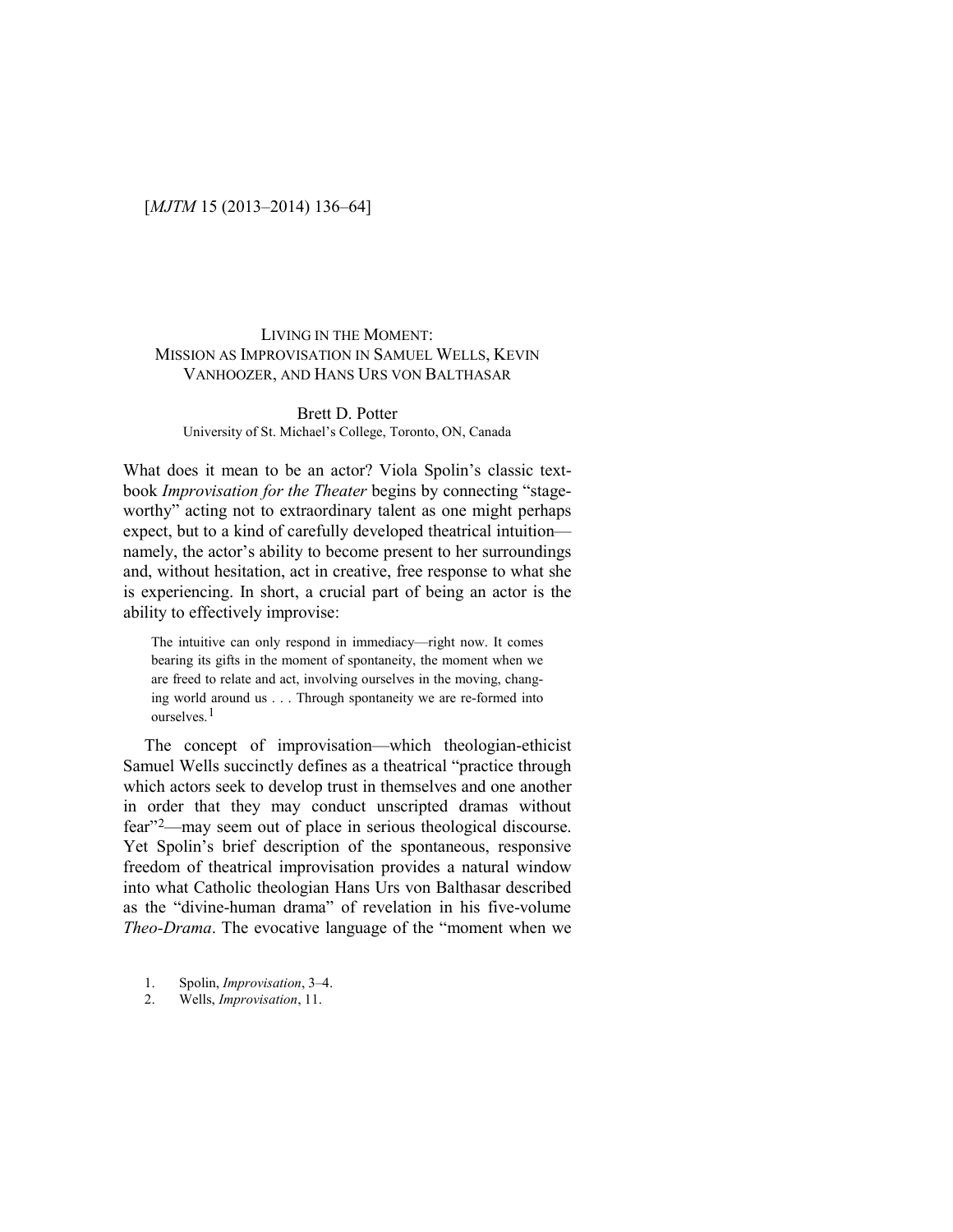are freed to relate and to act" bears a distinct resemblance to Balthasar's central concept of mission, the fruitful, free taking up of a role, which he sees as the true vocation of all human subjects. The nature of improvisation thus takes us to the heart of a theme central to Balthasar's theological project: the dynamic relationship between mission and freedom. These dramatic concepts form the basis for Balthasar's thoroughly trinitarian and robustly christocentric understanding of the nature of individual and ecclesial participation in the theo-drama, making a place for human freedom within divine freedom—a kind of "analogy of freedom" that can be discerned alongside the *analogia entis* and *analogia fidei*.

Recent theodramatic approaches to Christian theology have focused on the radically improvisatory nature of ecclesial mission in the contemporary context. Samuel Wells has suggested that such an understanding of the theo-drama that makes space for spontaneity and "unscripted" performance of the gospel serves as a necessary corrective to Hans Urs von Balthasar's original model of theodramatic action. However, a careful review of Balthasar's seminal *Theo-Drama* with Wells's concerns in mind demonstrates that the Balthasarian understanding of freedom makes abundant space for individual and ecclesial improvisation within his uniquely christocentric concept of mission—a discovery with important implications for situating the church's improvisatory, missional praxis into a trinitarian framework. In what follows, I will begin by outlining recent contributions by Samuel Wells and Kevin Vanhoozer that aim to understand ecclesial mission through the model of theatrical improvisation. Second, noting Wells's and Vanhoozer's concerns with Balthasarian theodramatics, I will seek to articulate Balthasar's understanding of both individual and ecclesial mission in terms of improvisation, whereby inclusion in Christ opens, not restricts, human freedom to act in the cosmos. In so doing I hope to demonstrate the appropriateness of an "improvisatory" model for conceiving of theodramatic action as well as its relevance to Balthasar's seminal project.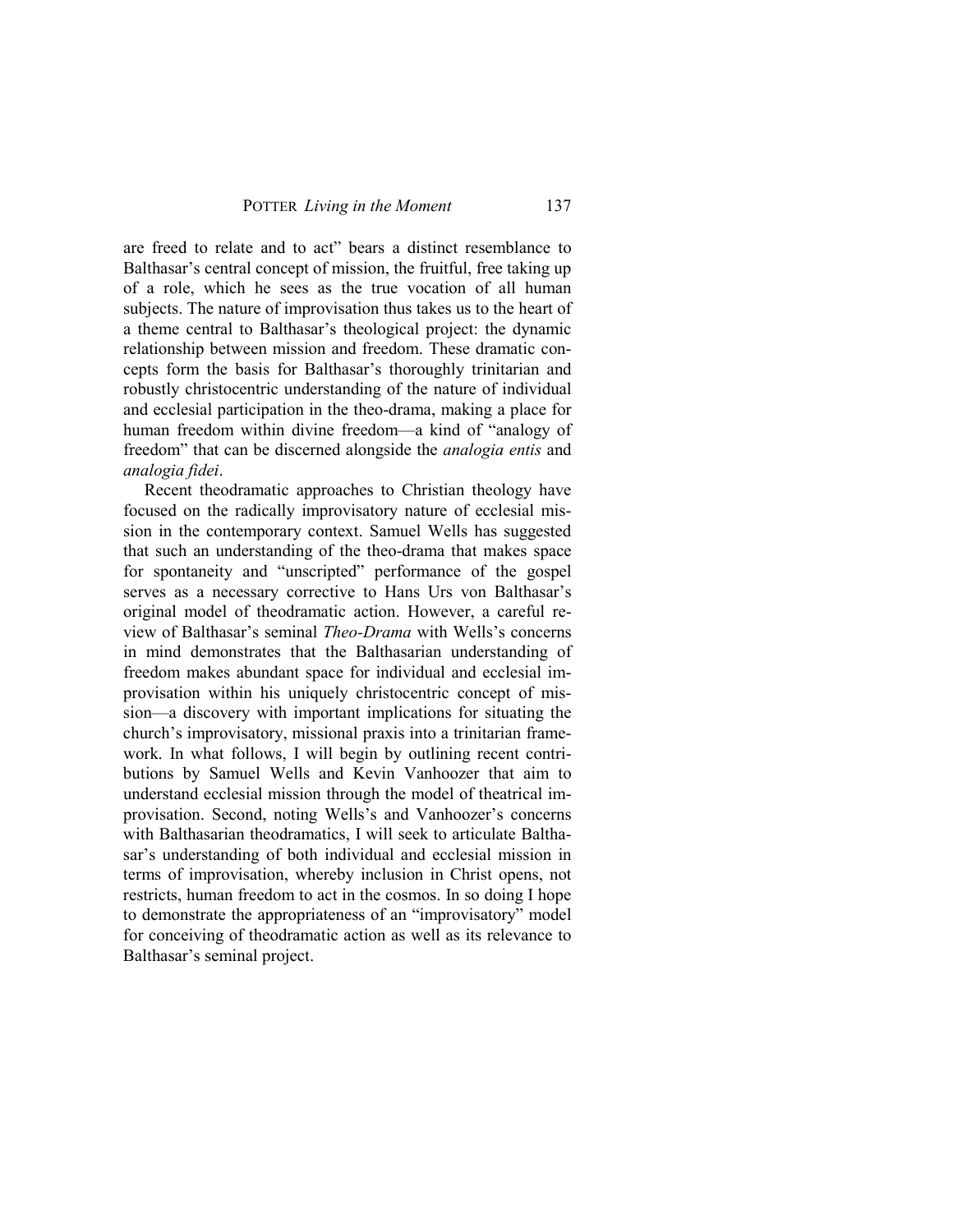### *Improvising Mission: Wells and Vanhoozer*

Improvisation has emerged as a theme in post-Balthasarian theodramatics as a way of expressing the radically creative and dialogical aspects of the experience of the church as it seeks to bring its "dramatic" resources to bear on the problems of the age.[3](#page-2-0) In his comprehensive study *The Drama of Doctrine*, Kevin Vanhoozer characterizes improvisation as a kind of acquired "theological wisdom" that issues in ecclesial performance based on the "canonical" script of the Christian Scriptures. Rather than an unconstrained, off-the-cuff acting, such improvisation is rather an intentional and structured activity that requires both instructive "formation" (by immersion into text and community) as well as constructive "imagination.["4](#page-2-1) For Vanhoozer, the theodrama is itself to an extent improvisatory and dialogical in the sense that it authentically "reincorporates" human experience into the larger story of salvation.[5](#page-2-2) Others such as Samuel Wells have more consciously attempted to go beyond Balthasar in appropriating dramatic improvisation as a paradigm for theological ethics, characterizing Balthasar's own model of the theodrama as inadequate to portray the constantly shifting and evolving nature of the church's experience in the immanent present. Wells instead, following Stanley Hauerwas, draws attention to the ecclesial practices that form and train the ecclesial body to embrace the "gifts" of the present moment (and, again, to reincorporate them into its dramatic action).

To be sure, Wells is generally supportive of Balthasar's theodramatic vocabulary, particularly his Hegelian elevation of the

- <span id="page-2-1"></span>4. Vanhoozer, *Drama of Doctrine*, 336–37.
- <span id="page-2-2"></span>5. Ibid., 341.

<span id="page-2-0"></span><sup>3.</sup> For a helpful bibliography of current literature in the area of "theatrical theology," see Vander Lugt, "Church beyond the Fourth Wall." Following Balthasar I will deal with theatrical improvisation, rather than musical improvisation, as a theological *instrumentarium*. However, there is also much work to be done in bringing insights from musical improvisation to bear on Christian theology. See especially the discussion of jazz improvisation in Benson, *Liturgy as a Way of Life*, as well as Kane, "Negotiating Tension." A methodologically different approach can be found in Crawford, "Theology as Improvisation."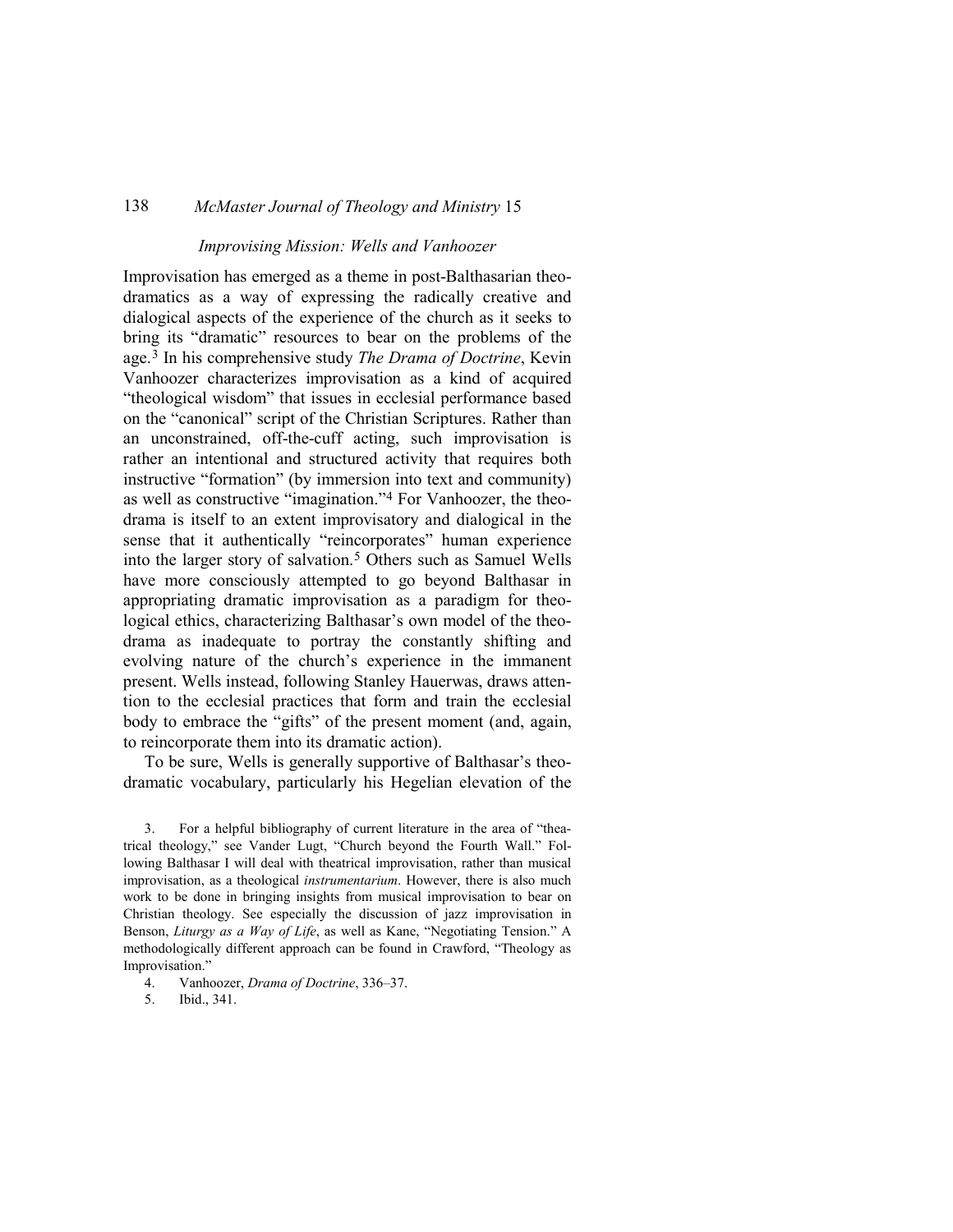dramatic as the appropriate middle way between the epic and the lyrical.[6](#page-3-0) This is an issue of critical importance in terms of ecclesial appropriation of the gospel. For the Christian drama is neither a simple memorial of past, objective events (the "epic" tendency), nor is it an entirely imaginative, subjective (i.e., "lyrical") myth that turns "the story of incarnation, death and resurrection" into "an event in the believer's heart."[7](#page-3-1) The dramatic serves as a bridge between past and present, epic and lyrical, personal and public; it emphasizes the living process of performance, whereby the story of salvation-history becomes a public, dynamic enactment of this story in present (and future) contexts.

However, Wells ultimately asserts that Balthasar's iteration of theo-drama is in a sense "too much about God," at the expense of humanity's (particularly the church's) free role as a central *dramatis persona*.[8](#page-3-2) If God has written and revealed the drama, it seems there is not much left for the church to do in the present. Moreover, according to Wells, Balthasar's Marian ecclesiology adheres too closely to the language of "perfection and ideal types" rather than placing its emphasis on the concrete, incarnational community of faith acting within and amidst the contingencies of history—which is precisely where Wells locates mission. This, for Wells, leads to a lack of a sense of the immanent present as the place in which the church "strives to embody [the] drama."[9](#page-3-3) Thus, ultimately, for Wells, "even drama is too static an understanding of theological ethics"[10](#page-3-4) in the "moving, changing world" of human culture—he instead, hoping to move past the limitations of Balthasar's approach, holds up improvisation as a fuller category beyond performance, uniquely able to

<span id="page-3-0"></span>6. Wells, "Drama of Liturgy," 177, notes, "If the epic is the account from 'outside,' the self-consciously objective viewpoint, then the lyric is the account from 'inside,' the subjective viewpoint. Lyric speaks from the heart. It explores the depth of personal commitment and feeling and the spectrum of human qualities and perceptions involved in the narrative."

10. Ibid., 12.

<span id="page-3-1"></span><sup>7.</sup> Wells, *Improvisation*, 46–49.

<span id="page-3-3"></span><span id="page-3-2"></span><sup>8.</sup> Ibid., 50.

<span id="page-3-4"></span><sup>9.</sup> Ibid., 51.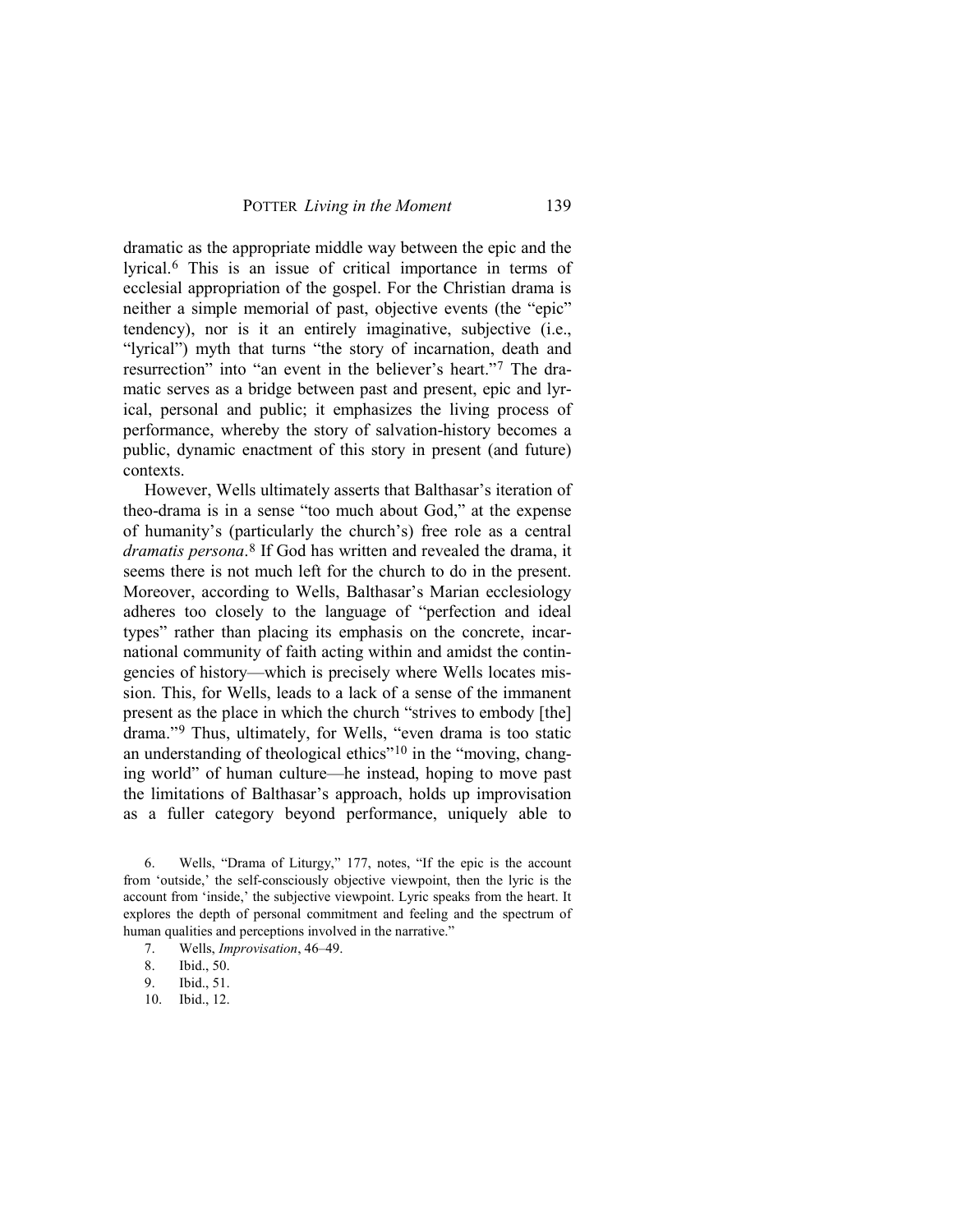describe human experience of genuine freedom and faithful ecclesial mission.

Wells adopts improvisation as a paradigm for ecclesial ethics as it flows naturally from the "inherently dramatic" nature of the "action of God" in human history. More than "repetition" and "interpretation," but avoiding an unrestricted "creation de novo," improvisation for Wells describes the nature of "ecclesial ethics," which must mediate responsibly between the still unfolding divine-human drama and new (primarily cultural-linguistic) contexts.[11](#page-4-0) (Here we have echoes of George Lindbeck, whose study of the nature and mediation of doctrine provides the impetus for Vanhoozer's project.)<sup>[12](#page-4-1)</sup> Bruce Benson similarly notes (with respect to music) the way in which improvisation relies on "material that already exists"—in this case, church tradition—"rather than creating *ex nihilo*."[13](#page-4-2) An ecclesial praxis that takes improvisation as its mode of engagement is not simply making up the story as it goes along, proceeding by means of free association or total spontaneity independent from context or the lessons of the past. Wells instead embeds the practice of ecclesial improvisation within the structure of the drama as a whole: if the Christian story is a theo-drama, then the church finds itself in the "fourth act" of the play. The first three acts have shown in vivid and dramatic scenes the creation of the world by a loving God and the subsequent fall of humanity into sin and death; the beginnings of the history of redemption through the chosen but wayward nation of Israel, and finally, in the "third act," the narrative twist—the surprising but satisfying introduction of Jesus the Christ, who emerges in his absolute uniqueness as God-man to recapitulate the story of Israel and restore fallen humanity to grace. The *dramatis personae* of the fourth act thus find themselves in the peculiar position of responding to this momentous story of salvation in a way both continuous and discontinuous with what has gone before, improvising based on what has already occurred in the drama.

13. Benson, *Liturgy as a Way of Life*, 93.

<span id="page-4-0"></span><sup>11.</sup> Ibid., 65.

<span id="page-4-2"></span><span id="page-4-1"></span><sup>12.</sup> Lindbeck, *Nature of Doctrine*.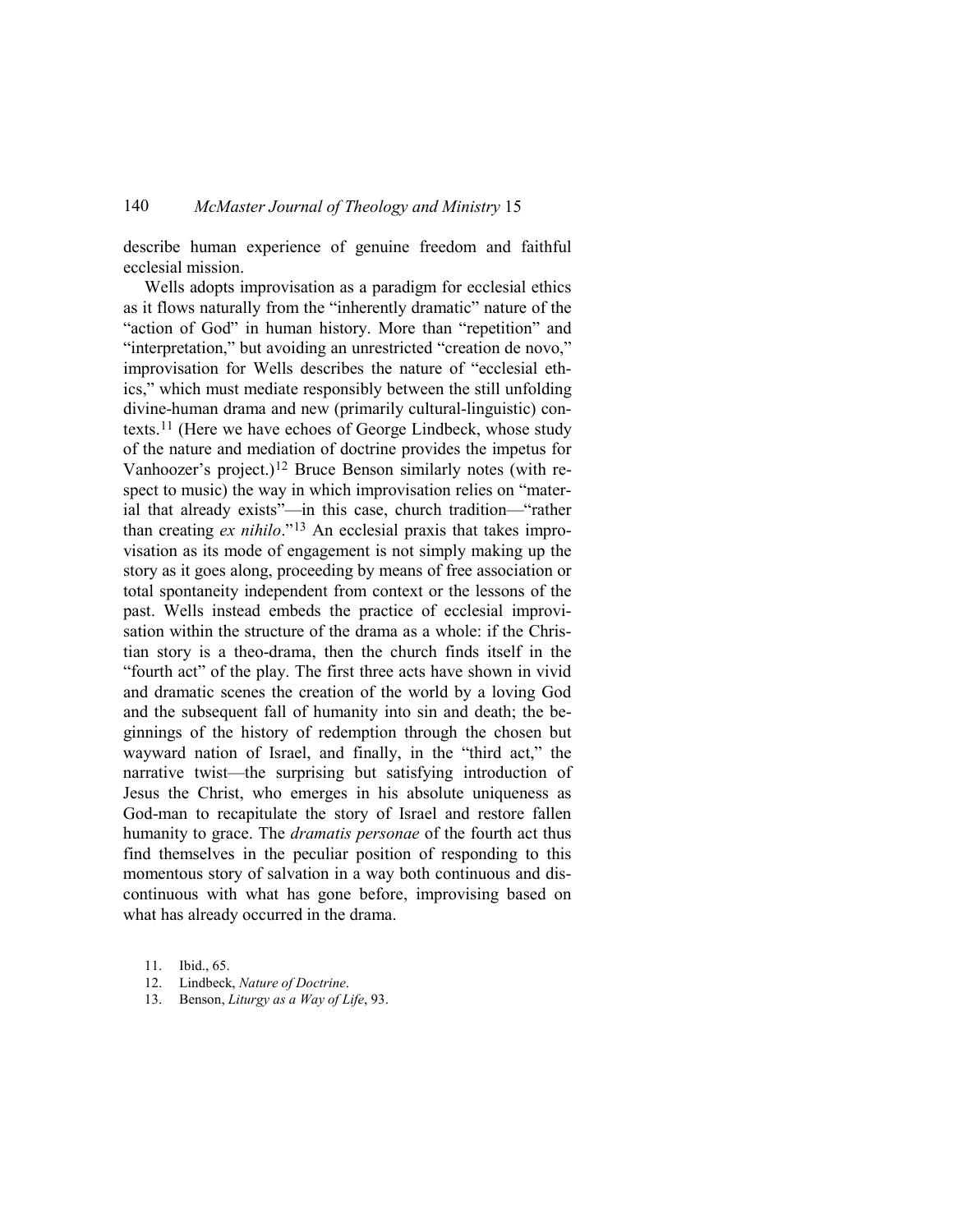In the case of the church, the body of Christ, this process of faithful improvisation is first rooted in the preservation through the ages of liturgical and social practices that draw it into conformity with its Head; in short, the development of ecclesial intuition by immersion into tradition. The church thus constantly moves from formation to discernment, from its rich dramatic resources to appropriate and constructive improvisation in the context of the world. Here again the script of the theo-drama is not fixed—it is in the process of being written, in a way that is faithful to the overall shape and narrative trajectory of the drama but without becoming mere repetition. In order to effectively perform this drama, then, the individual players who make up the community of the church are themselves in a constant state of preparation:

Christian ethics and theatrical improvisation are both about years of steeping in a tradition so that the body is so soaked in practices and perceptions that it trusts itself in community to do the obvious thing.[14](#page-5-0)

Learning to navigate the empty space of the stage with all the spontaneity, confidence, and narrative skill such a practice entails is a process both simple and extraordinarily difficult. Wells characterizes the actual process of being on stage with reference to the technical theatrical terms of improvisation. The nature of improvisation is always to accept the situation that is being offered by the other actors in the scene—in fact, as Wells notes, to "overaccept," which entails "incorporating offers into a larger story"<sup>15</sup>—which allows the drama to move forward rather than grinding to a halt. The accepting of offers and the spontaneous construction of stories on stage leads to a third process of reincorporation, creative dialogical response that integrates the action into a coherent whole. In all of this, it is clear that doing the "obvious" thing in an improvised scene does not mean total originality, but responsive awareness—intuition that is able to inhabit and act within the constantly changing horizon of exper-

<span id="page-5-0"></span>14. Ibid., 17.

<span id="page-5-1"></span>15. Vanhoozer, *Drama of Doctrine*, 340.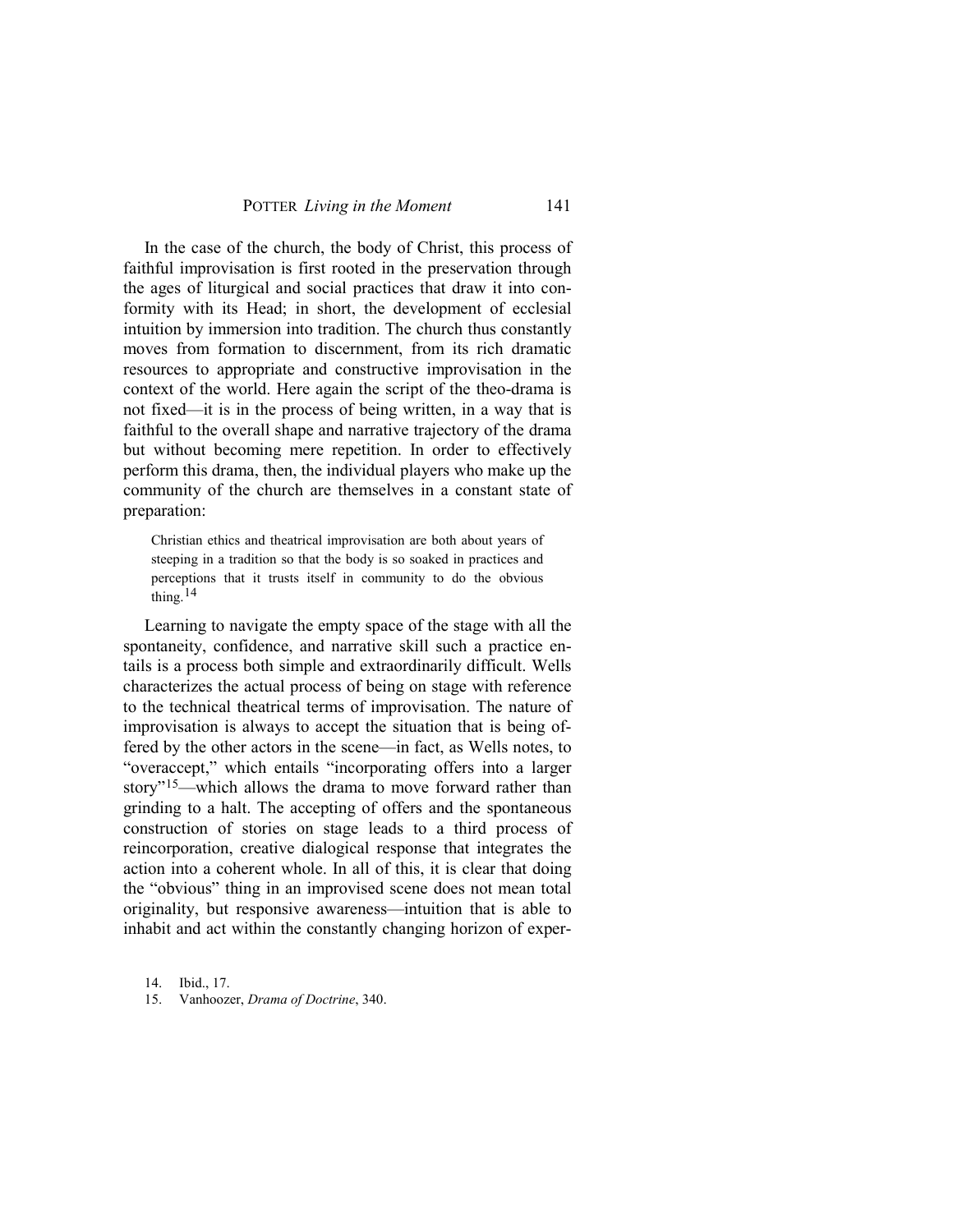ience precisely because it has been formed in order to act in this way.

For Wells, ecclesial improvisation is similarly not about being original, but about being (in the language of improv) "obvious." The church, as a communion of saints, has "permission to be obvious": believers "simply use the resources of the first three acts, and what they anticipate of the final act, and faithfully play with the circumstances in which they find themselves."<sup>[16](#page-6-0)</sup> Improvisation is also not restricted to "gifted individuals"—bishops, saints, and mystics—but instead comes from a community of ordinary people who have developed a tacit trust in one another and an understanding of their situation.[17](#page-6-1) Wells's goal is the positing of a properly theological, ecclesial ethics rooted in the "traditions and practices of the church" and the "character and acts of God."[18](#page-6-2) Rather than being a universal ethics that tries to find points of correspondence between Christian values and other traditions and communities (as in Lindbeck's "experientialexpressivist" typology), or a subversive ethics that, while perhaps beginning with Christian particularity, defines itself primarily in opposition to a dominant system, "ecclesial ethics" is ethics for the church—it takes the "practices of the church," the faithful community, as its norm.<sup>[19](#page-6-3)</sup> For Wells, like Vanhoozer, the church is "steeped" in the narrative of the Scriptures—it takes up the story of Israel in all its dimensions, and through its incorporation into Christ as his body finds its practices taken up into his life. These liturgical, social, and ethical practices by which the church is "formed, extended and restored" give rise to individual "witnesses," whose transformed lives serve as the "visible face of the church."<sup>[20](#page-6-4)</sup> Importantly for Wells, these witnesses are not heroes—whose exterior qualities are championed by the epic story told about them—but saints, those

<span id="page-6-4"></span>20. Ibid., 41.

<span id="page-6-1"></span><span id="page-6-0"></span><sup>16.</sup> Wells, *Improvisation*, 67.

<sup>17.</sup> Ibid., 68.

<sup>18.</sup> Ibid., 34.

<span id="page-6-3"></span><span id="page-6-2"></span><sup>19.</sup> Ibid., 37.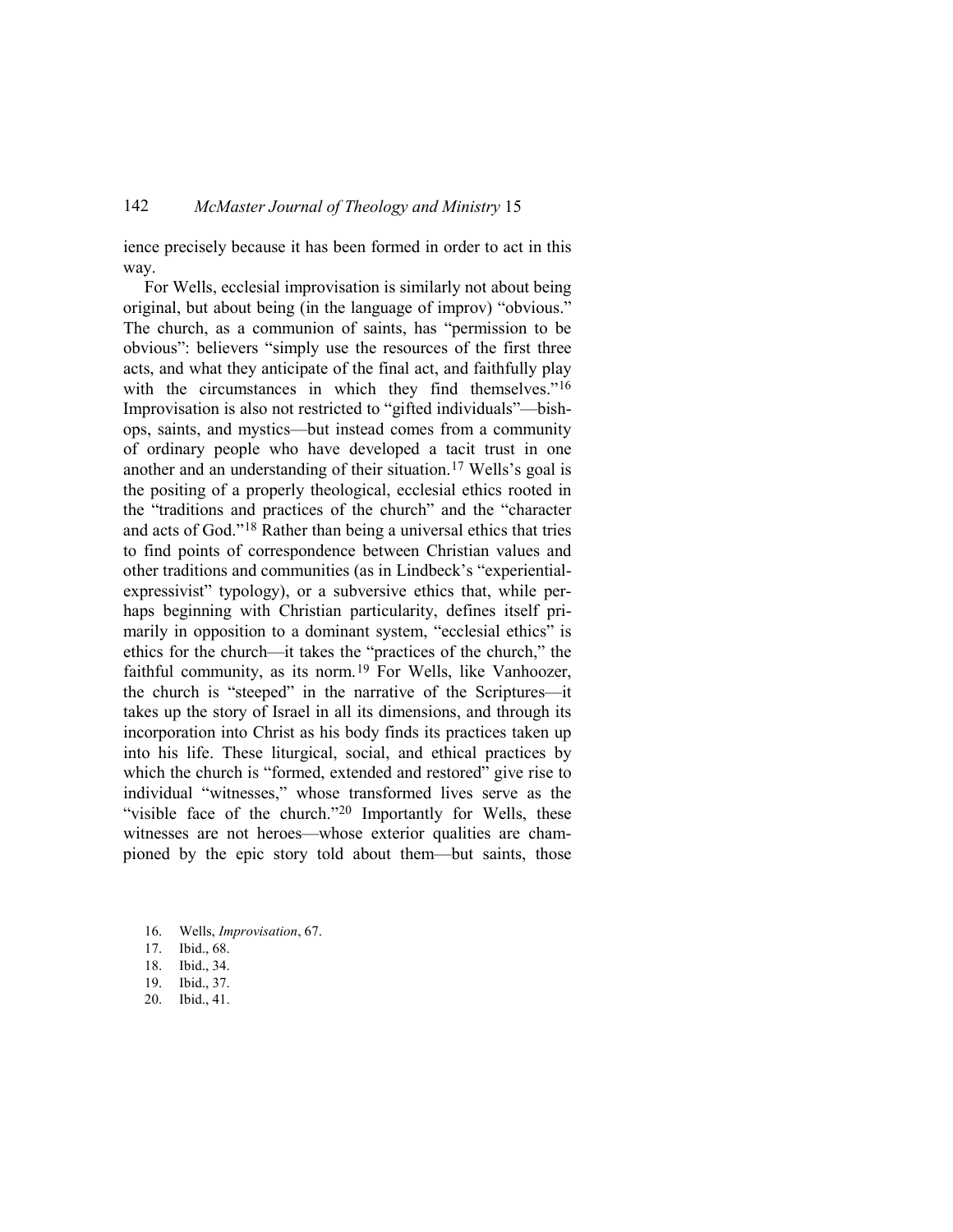whose lives are always "at the periphery of a story that is really about God.["21](#page-7-0)

This account of ecclesial improvisation accords a high place to both individual and corporate freedom, and construes mission as a genuine participation in the creative actualization of the theo-drama—the drama itself is "unscripted," a kind of dynamic, responsive performance that the church "acts" out based on its identity as the body of Christ. Is this dynamic, embodied model of improvisation compatible with Balthasar's understanding of ecclesial mission? Or does Balthasar's theo-drama, particularly with the "Marian profile" it accords to the church, fail to account for the "present" reality of ecclesial mission and freedom? In other words, is Balthasar's theo-drama out of touch with reality?

#### *Balthasarian Improvisation*

Despite Wells's legitimate concerns, a careful review of *Theo-Drama* reveals that Balthasar not only makes a place for human dramatic spontaneity within his understanding of mission but takes great care to ground freedom—including what Wells terms ecclesial improvisation—in a rich christological and trinitarian paradigm. In fact, there is even room within Balthasar's thought for conceiving, as does Vanhoozer, of the theo-drama itself as a kind of improvisatory movement: a place for human freedom as genuinely involved in the course of history, flowing out of the trinitarian creativity of the "divine improviser."[22](#page-7-1) The value of Wells's appropriation of the concept of improvisation is clear—it captures something of the spontaneous nature of Christian experience, which must constantly assert itself in the moment. Indeed, any theology that employs dramatic categories must make a space for the intuitive, dynamic process by which action plays out on the empty stage, the "moment" of decision and embodiment, and the complexities of "dialogical action." Wells's emphasis on ecclesial practices as constitutive of the living body is also to be commended. However, Wells's evalu-

<span id="page-7-0"></span>21. Ibid., 43.

<span id="page-7-1"></span>22. Vanhoozer, *Drama of Doctrine*, 341.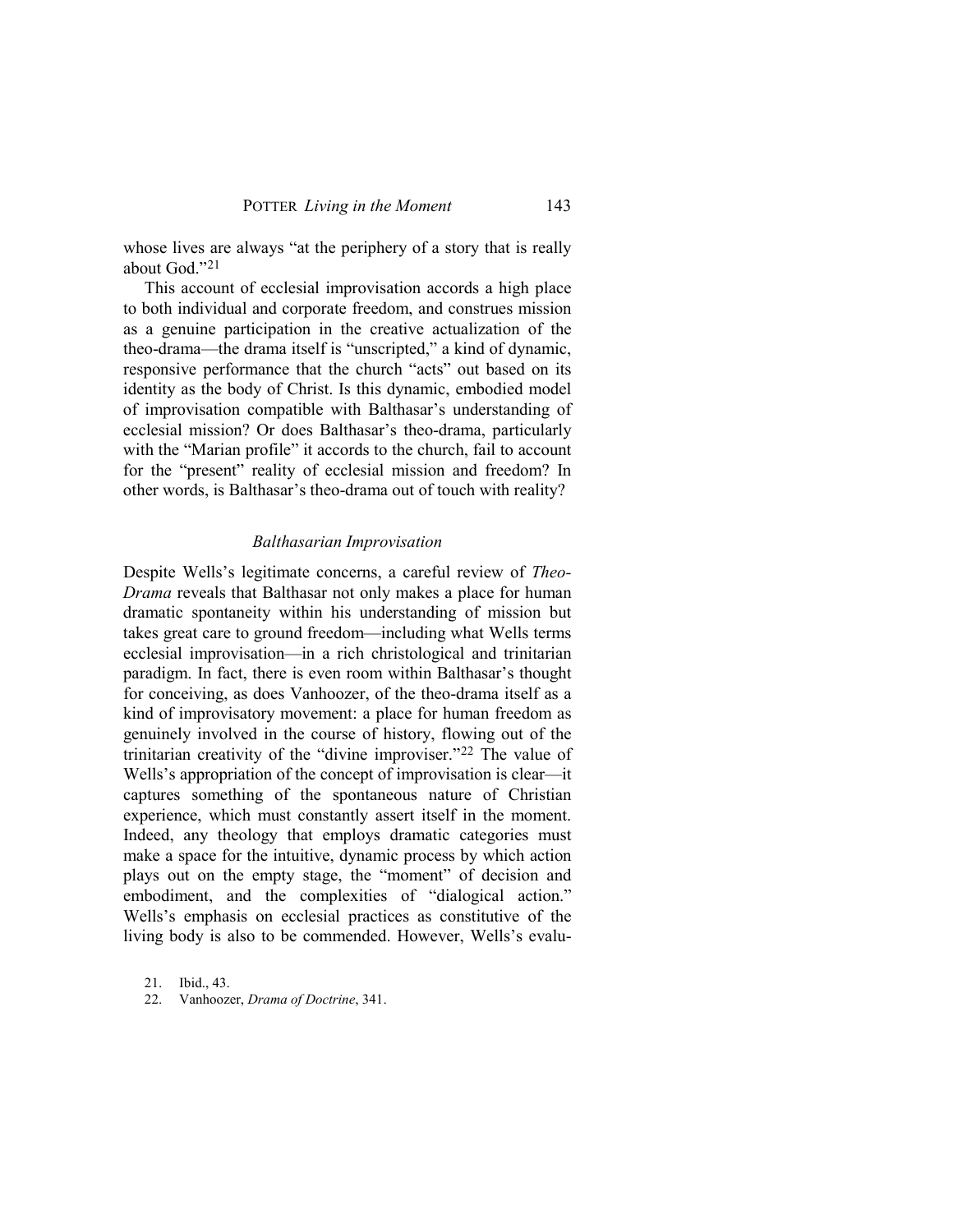ation of Balthasar as giving insufficient weight to human freedom in the theo-drama is unfortunate. For not only does Balthasar make freedom a central theme of his dramatics, his christological development of this theme—rather than being a concession to abstract "ideal types"—theologically legitimates human freedom within the absolute freedom of God. The same can also be said of his view of mission. To the criticism that the *Theo-Drama* is "too much about God," it can be persuasively argued that Balthasar's setting of human mission within the eternal *missio Dei—*the eternal sending of the Son—in fact supports and nourishes ecclesial mission precisely at its most improvisatory and spontaneous.

It is clear from Balthasar's work as a whole that he accords a high place to both human and divine freedom in his theology. This is arguably one of the main reasons he adopts the dramatic as a way of expressing not only the action of God in human history but the human response to the divine call; it allows a place for spontaneity and free decision to a greater extent than other theological categories such as proposition and narrative. For while stories are read, drama is performed on the stage—and so it proves to be not just a helpful category for describing the inherently dramatic nature of the biblical narrative in all its heights and depths, but the existential, temporal experience of the Christian actor who seeks, particularly in the context of the church, to live out the theo-drama in a particular historical moment.

An equally important theme of Balthasar's work is his essentially christocentric concept of mission, which he defines in terms of theodramatic role. In keeping with the Greek term *prosōpon*, which connotes a theatrical mask, each individual person must assume their role or mission in the great divinehuman drama, thus fulfilling their great longing to see their life as forming a coherent, meaningful (and thus narratively satisfying) whole.[23](#page-8-0) To do so is to become a person (*persona*) in the fullest sense—not simply psychologically, but in terms of

<span id="page-8-0"></span>23. Balthasar, *Theo-Drama*, 1:16–17.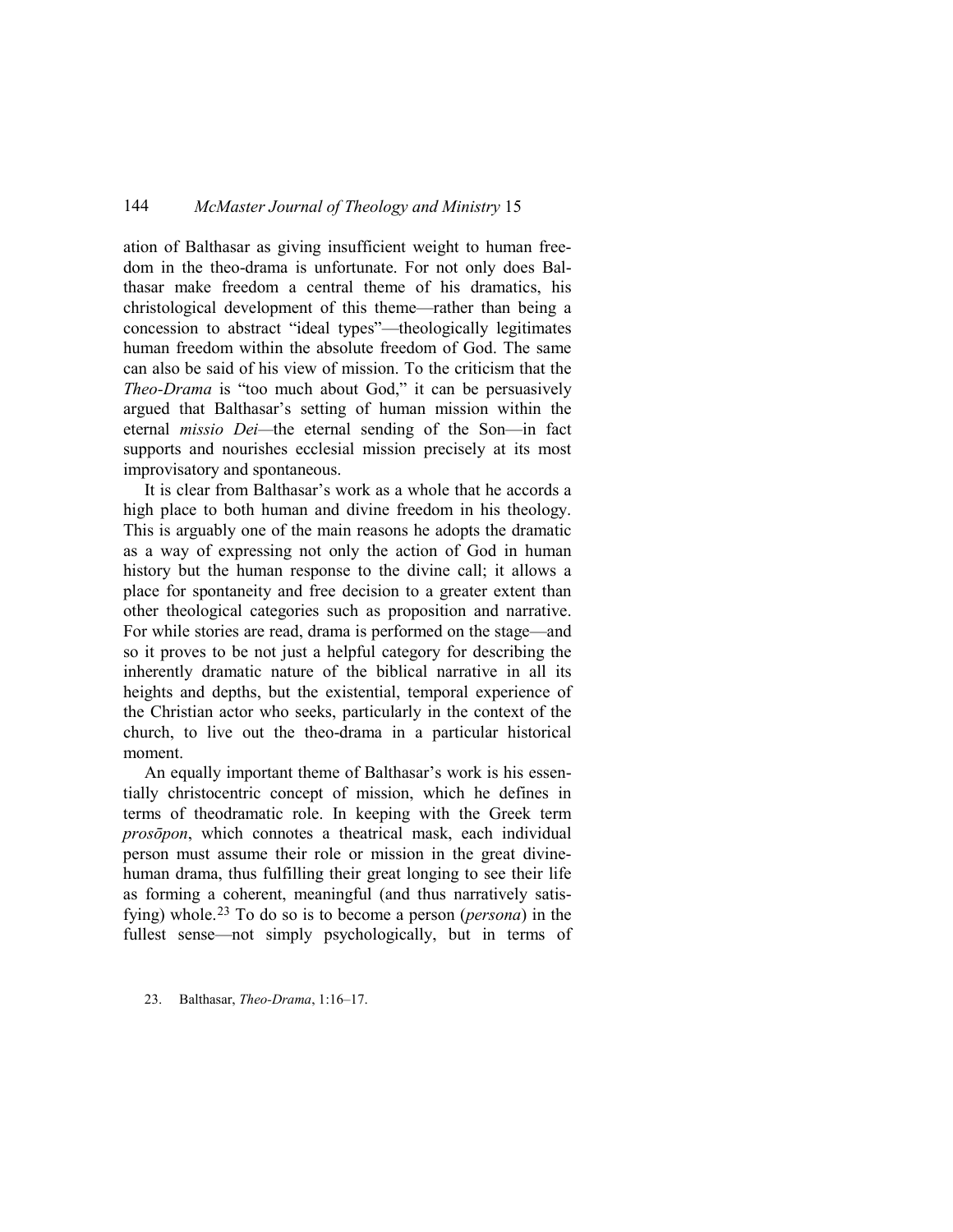"dialogical action"[24—](#page-9-0)taking one's place in a network of intersubjective relationships with God, others, and the world. Thus for Balthasar,

behind the problem of the actor there emerges the problem of man himself, the conscious subject in search of a role. And ultimately this role cannot be just *any*, interchangeable role but should be his own, unique, "personal" role. $25$ 

True existential self-understanding on the part of the individual human being consists of the dramatic inhabiting of one's unique, God-given role; mission comes to inform identity at the most basic level.[26](#page-9-2) Such reception or assumption of one's mission primarily comes in cultivating a certain dramatic "readiness" or *disponibilité* (a theatrical term Balthasar borrows from Stanislavski, the great teacher of "method" acting) to the Spirit, a total availability or readiness to fulfill the will of the Father, which in turn leads to greater conformity to the "form" of Christ.[27](#page-9-3) This thoroughly trinitarian shaping for mission involves death—the Pauline passing of an old self, of *personality*—and rebirth as an integrated *person*.[28](#page-9-4) Yet crucially, even those "outside Christianity" who are willing to "break out" of selfish egoism may be given a "mission" by God; for "every grace implies a

24. Vanhoozer, *Drama of Doctrine*, 367.

<span id="page-9-1"></span><span id="page-9-0"></span>25. Balthasar, *Theo-Drama*, 3:532. Note that Balthasar consistently emplys the older convention of using masculine pronouns and "man" to refer to human beings in general.

<span id="page-9-2"></span>26. Victoria Harrison aptly describes the taking up of a mission in Balthasar's thought in terms of the actualization of an archetypal divine Idea: the individual must "actualize their Idea by living in accordance with their mission, or, in other words, their unique personal calling" (Harrison, "Von Balthasar's Phenomenology of Human Holiness," 425).

<span id="page-9-3"></span>27. Vander Lugt succinctly defines this theatrical term as "a multidimensional receptivity and availability oriented toward the director, playwright, script or story, company or troupe, performance traditions, audience, theatre space, and self" (Vander Lugt, *Living Theodrama*, 36).

<span id="page-9-4"></span>28. Harrison, "Von Balthasar's Phenomenology of Human Holiness," 427–28.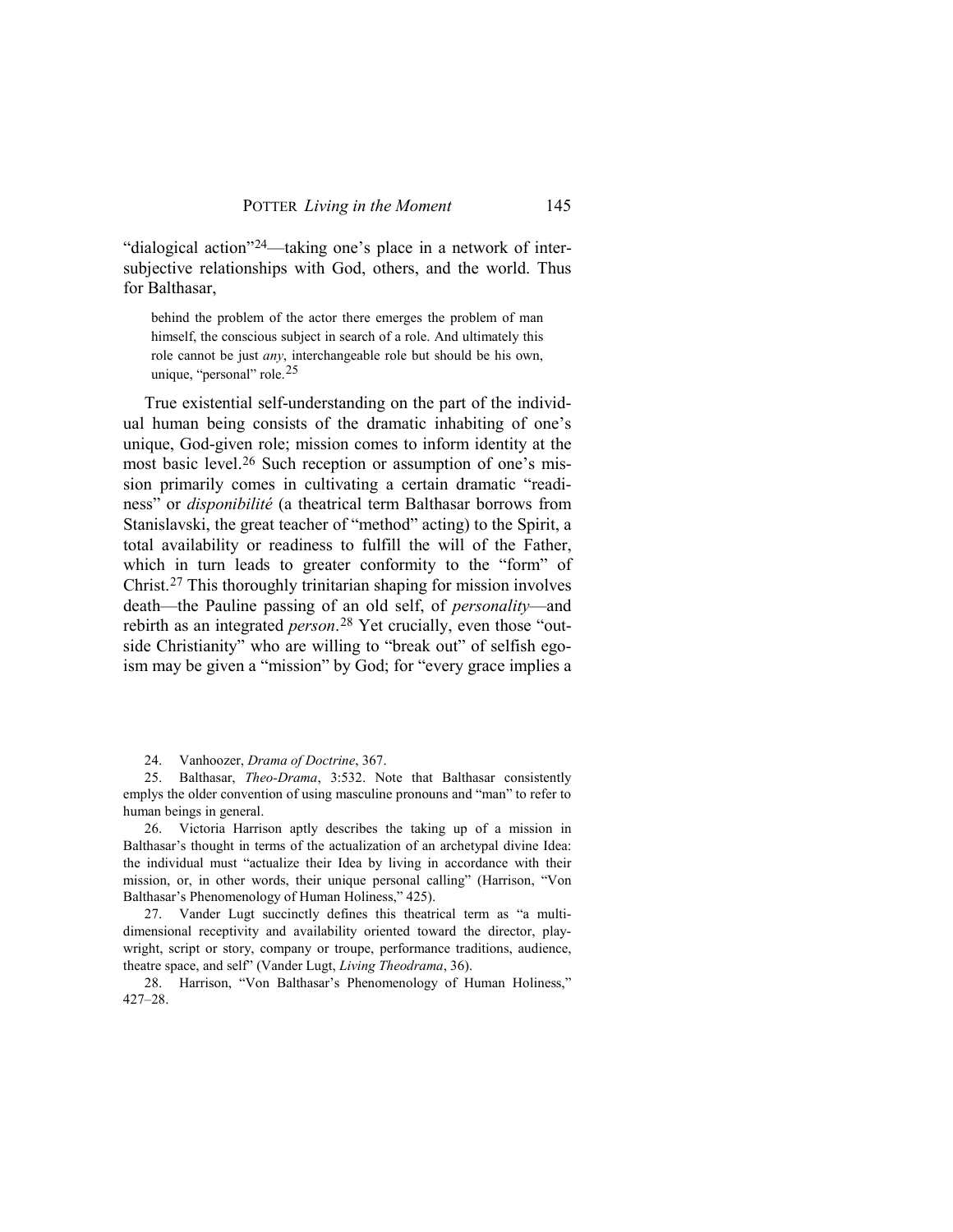mission," and there is grace to be found outside of the church.<sup>[29](#page-10-0)</sup> Each human being plays a role in the drama of salvation.

One might subsequently be tempted to characterize mission as the opposite of freedom—taking on a determinate role with fixed contours rather than living in freedom, the subsuming of personal free will in the adoption of God's will (cf. Luke 22:42). Indeed, as Balthasar is well aware, there are some inherent "subtle problems"[30](#page-10-1) in conceiving of Christian revelation as akin to a stage-play. Perhaps the most pressing of these is the lack of flexibility the model of a divinely given "script" for humanity and in particular, the church—to follow may perhaps imply. This is one of the implicit reasons Wells presses for improvisation rather than script-based performance as the normative paradigm for theological ethics. One might be tempted to lose sight of human freedom in the knowledge that the narrative has already been written by God—all that seemingly remains for the actors to do is to act out predetermined roles within a story with a determinate (eschatological) end.

A second "subtle problem" may come in misunderstanding the nature of existential *disponibilité*. For Balthasar, the divine call is of utmost importance, demanding total, and in a sense passive, surrender. Such a willingness to be disposed of according to the will of God can be seen as an outgrowth of the "Ignatian seed of indifference"—it entails a willingness to be sent wherever God desires, without preference, counter-argument, or hesitation.[31](#page-10-2) Balthasar himself vividly described his own call to ministry in such terms; sitting beneath a tree, he suddenly perceived an inner voice that assured him he had "nothing to choose, you have been called . . . You have no plans to make, you are just a little stone in a mosaic which has long been ready."[32](#page-10-3) This is the Ignatian call to mission, a call that in its particularity also serves to incorporate the subject into the universal church, the body of Christ. Such language as is

<span id="page-10-3"></span>32. Ibid.

<span id="page-10-1"></span><span id="page-10-0"></span><sup>29.</sup> Ibid., 527.

<sup>30.</sup> Ibid., 532.

<span id="page-10-2"></span><sup>31.</sup> Quoted in Olsen, "Remaining in Christ," 55.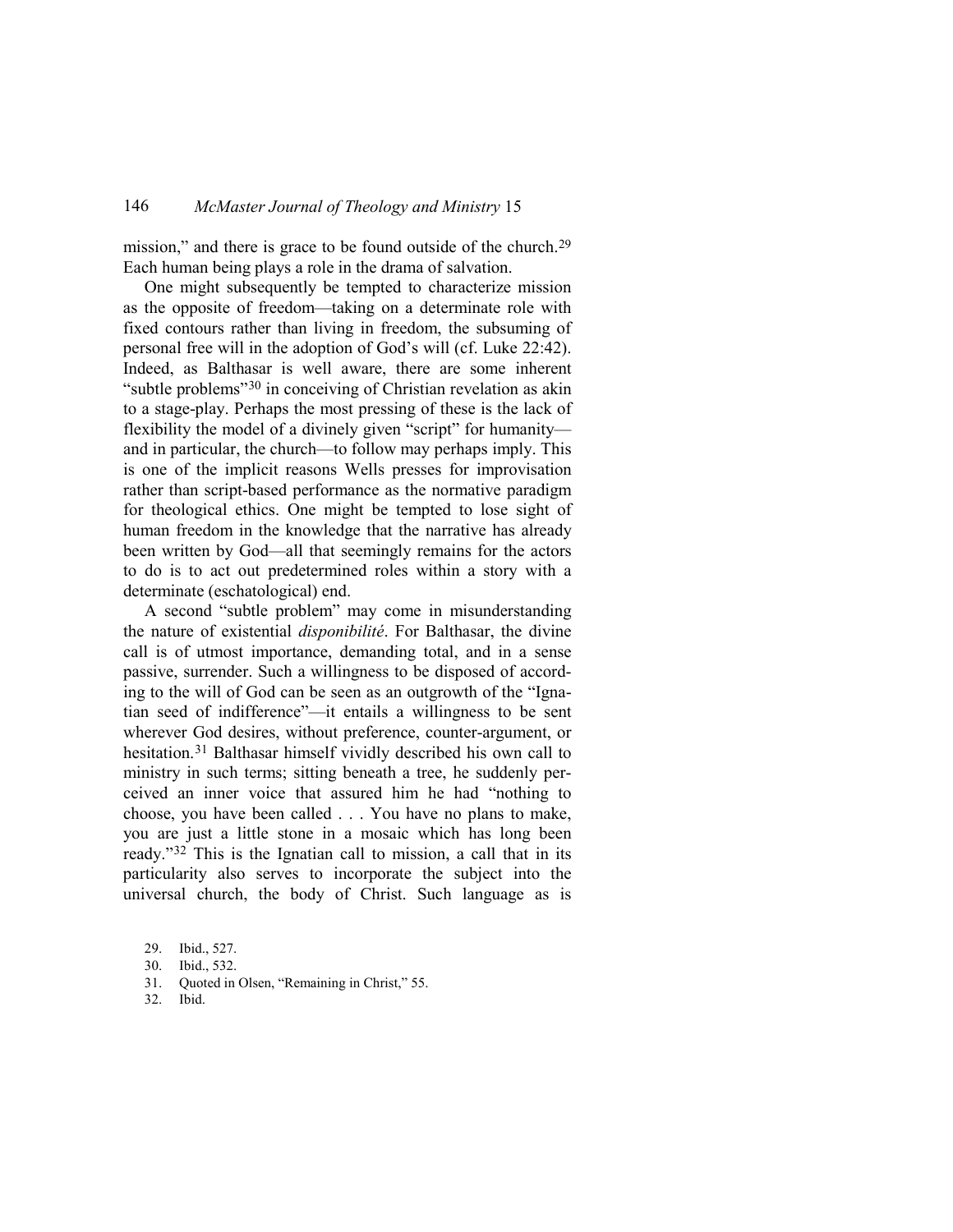displayed in Balthasar's own call seems to imply the erasure of human free will by total availability, or at least an overcoming of human freedom by divine initiative. Yet readiness (which Balthasar also describes using Eckhart's term *Gelassenheit*)—the willingness to be formed and sent by God—does not simply mean inactivity, an abdication of freedom. Rather, for Balthasar, the feminine, ultimately Marian, response of the believer—the all-embracing "yes" or *fiat* to God's will—is itself a profound demonstration of freedom as well as fecundity.[33](#page-11-0) For Balthasar, the freedom of the Mother of God is the archetype of the freedom the believer receives in the grace of mission, for she "made herself available" to the divine economy—her seemingly passive response is also in an important sense a dramatic (i.e., active) act of obedience.[34](#page-11-1)

#### *Freedom in Christ*

Thus, paradoxically, Balthasar finds human freedom brought into its fullness at the very point of submission to the will of the Father in the acceptance of a mission. Importantly, this takes on a christological dimension. As individuals are incorporated into Christ (*en Christōi*) through the Spirit, there is opened up the possibility of an "interplay" between the human subject and the Triune God, a genuine "dramatic dialogue" where lived experience, particularly in relation to the concrete specificity of the church, exists in creative counterpoint with the divine call. Thus inclusion in Christ *enables*, rather than hinders, a kind of theodramatic improvisation—the moment of readiness and response

<span id="page-11-0"></span>33. Ibid., 56–57. "We will regard it as our greatest *freedom* to do, not our own will, but the will of the beloved."

<span id="page-11-1"></span>34. Ibid., 58. A discussion of the contestable complementarian underpinnings of this aspect of Balthasar's theology is outside of the range of this study; it will suffice to note, along with Gonzalez, that "while his model of gender complementarity hampers Balthasar's anthropology in the eyes of feminists, his emphasis on relationality as the center of what it means to be human resonates with the work of contemporary feminist theologians" (Gonzalez, "Hans Urs von Balthasar and Contemporary Feminist Theology," 575).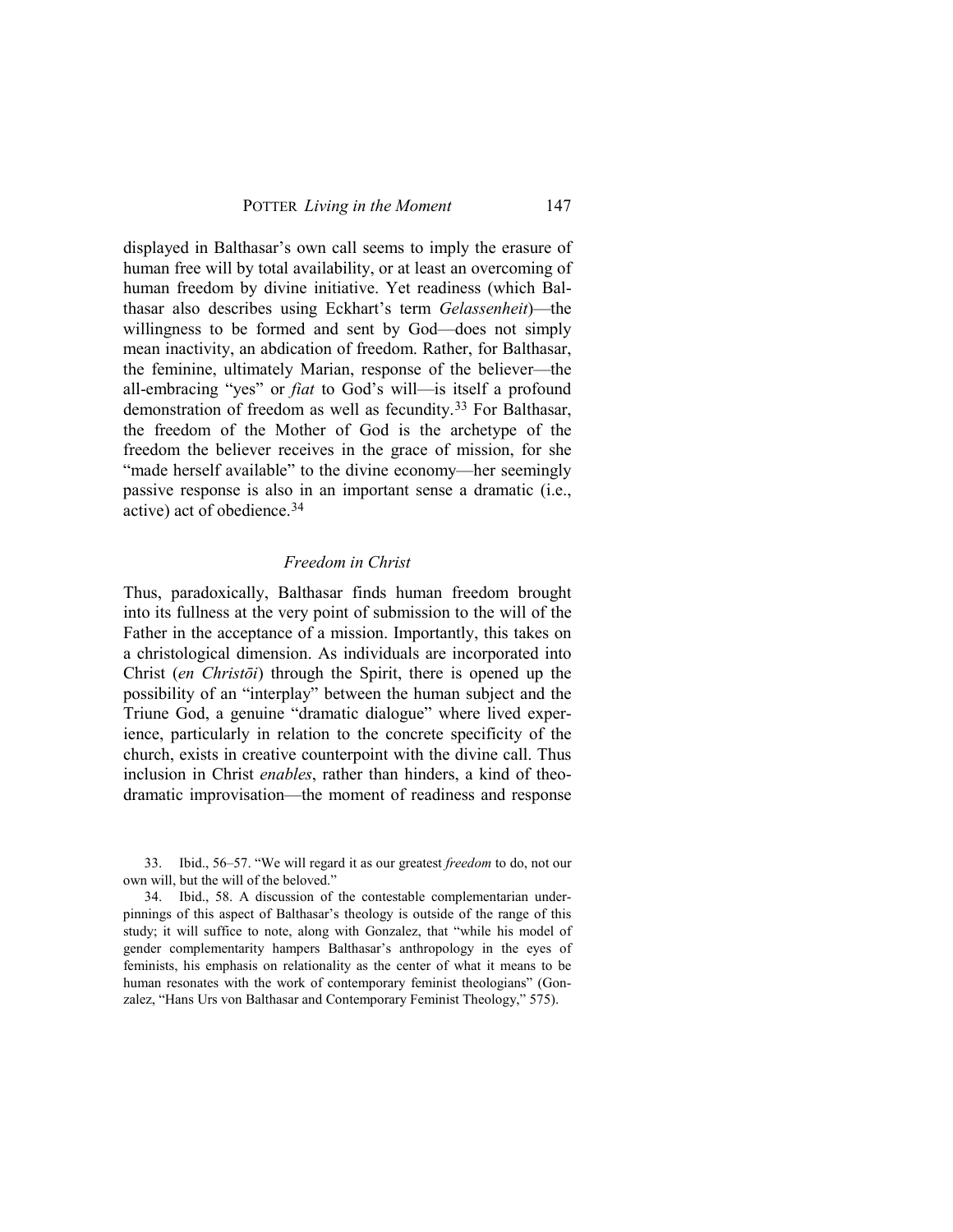is precisely the moment of action and total *disponibilité,* where one is genuinely freed to play one's role.

The mystery of the authentic human freedom that comes through incorporation into Christ is further developed by Balthasar within the context of the Trinity. For Balthasar, only a truly trinitarian theology is able to mediate between the transcendent and the historical, avoiding the extremes of a remote God who cannot interact with the world and a purely immanent, "mythical" deity enmeshed in finitude and process. God is not just another actor, yet neither is he absent from the world-stage. The doctrine of the Incarnation rests on the paradox of a God who is "truly able to enter the world drama" yet also "acts in utter freedom."[35](#page-12-0) God the Father conceived of as "Author" already implies that he is deeply involved with the drama, while remaining transcendently above and beyond it ("he is prior to the play and above it").[36](#page-12-1) However, there is also an important sense for Balthasar in which God, rather than simply being a "Spectator" looking at the play from the balcony, is also the "central actor" in the theo-drama. The mystery of the Trinity—Son and Spirit both as "fully God" in the course of their economic activities—means that it is truly God, not just a shadow of the divine, who freely "acts" on the world stage. It is precisely this theological freedom that forms an analogy to human agency.

Moreover, and again without falling into the language of mythological struggle—the position he ascribes to the early Moltmann—Balthasar sees the drama of history as encompassed within a drama in the Trinity itself. The earthly, historical dimensions of the theo-drama are not the full story—rather, there is an eternal drama within which human experience, including the story of the church, is dramatically unfolded. This is true even to the extent that Christ's death and descent into hell—a key moment in the divine-human drama—corresponds analogically to a kind of relational distancing even within the immanent Trinity. Such language pushes our conception of eternal trinitarian relations to the limit, and indeed some have questioned

<span id="page-12-1"></span>36. Ibid., 532.

<span id="page-12-0"></span><sup>35.</sup> Balthasar, *Theo-Drama*, 3:529.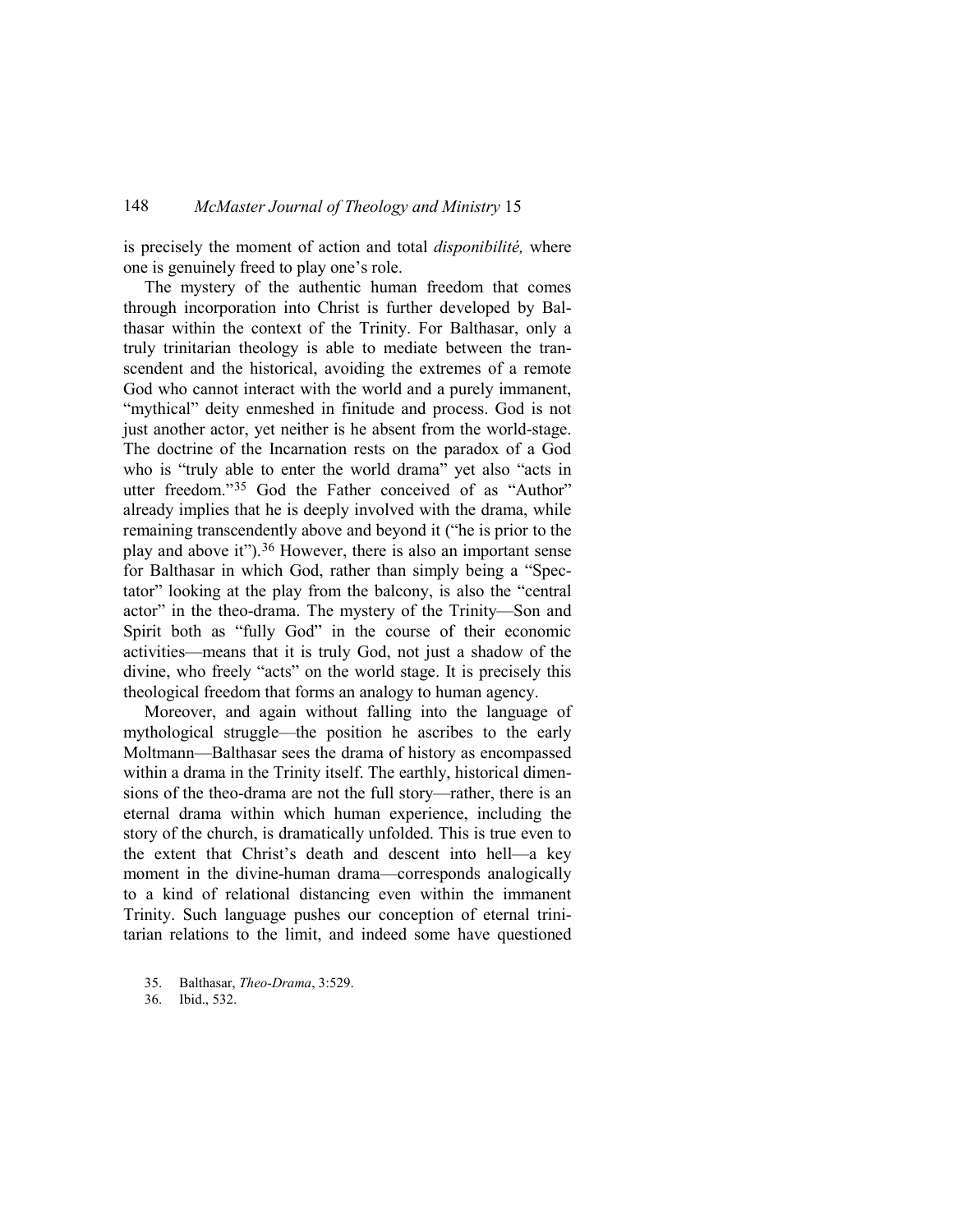whether this theological formulation subverts, rather than undergirds, a healthy model of human relationality and action.[37](#page-13-0) However, even in this moment of crisis and "inversion," the bonds of the Trinity are not broken. For Balthasar, the dramatic event of the cross (and by extension Christ's descent to the dead) is an "extreme form" of the dynamic, eternal fellowship of the Trinity.[38](#page-13-1)

Balthasar's paradigm of mission is subsequently not restricted to the obedient response of faithful individuals, but is rooted in his understanding of the unfolding of the immanent Trinity in the economic sphere. The Father freely sends the Son, not as an afterthought, but as a natural continuation of an eternal, kenotic movement of *missio* or *processio—*an intra-Trinitarian initiative that overflows into the world without becoming mythologically bound to the contours of human history[.39](#page-13-2) In this eternal *missio Dei* the Son "spontaneously . . . declared his readiness" for mission "before the foundation of the world,"[40](#page-13-3) which is to say he has always-already been "sent"; his filial relationship with the Father is precisely that of the "one-who-is-sent" perfectly revealing "him-who-sends," on earth and in heaven.<sup>[41](#page-13-4)</sup> The experiential ramification of this is that in both eternity and within the great "trinitarian inversion" that occurs in the Incarnation, the Son knows himself to be "identical with his mission."[42](#page-13-5) Christ, as the perfect actor, plays his role without hesitation. In a sense, his theatrical intuition is perfect—conscious of his identity, and aware of his context, he acts in spontaneity in each moment of his life, fulfilling the will of the one who sent him and fleshing out the theo-drama in human history.

<span id="page-13-0"></span>37. The most sustained critique of Balthasar's theology of Holy Saturday is Pitstick, *Light in Darkness*. For an insightful yet probing critique that characterizes Balthasar's model of intra-Trinitarian kenosis as fundamentally "masochistic," see Tonstad, "Sexual Difference."

38. Balthasar, *Theo-Drama*, 3:451.

<span id="page-13-5"></span><span id="page-13-4"></span><span id="page-13-3"></span><span id="page-13-2"></span><span id="page-13-1"></span>39. The reference here is again to Balthasar's critique of the early Moltmann. See O'Hanlon, *Immutability of God*, 66.

40. Ibid., 516.

41. Ibid., 518–19.

42. Ibid., 522–23.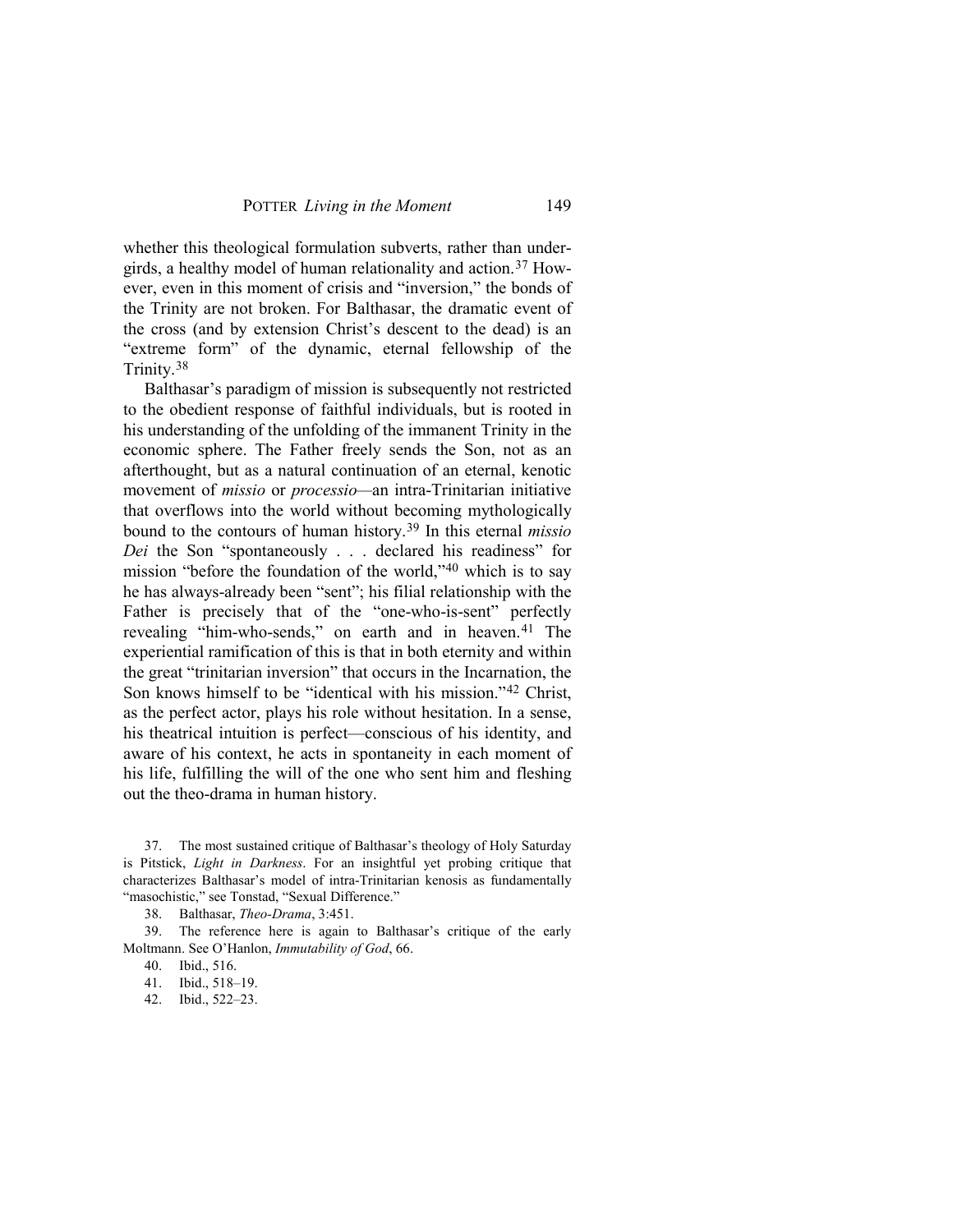This is the reason for Balthasar's intense interest in the "consciousness of Christ" throughout *Theo-Drama* and his *Theology of History*—to understand Christ's own experience of mission or role is to be able to glimpse his "spontaneous, filial obedience" that provides the model for all subsequent human missions, dramatic roles that enable the fulfillment of true personhood. All missions are in an important sense "cut from" Christ's original mission, representing in part what his *missio* is in fullness:[43](#page-14-0)

Jesus Christ is *the* Person, in an absolute sense, because in him selfconsciousness (of the conscious subject) coincides with the mission he has received from God, a mission that, because of this identity, cannot but be universal, embracing all other possible and partial missions.[44](#page-14-1)

How does the incarnate Christ experience his mission? In keeping with Balthasar's own anti-docetic view of Christ as experiencing human nature from within, he brings us to the threshold of Christ's own consciousness in an effort to better grasp the mysterious inner contours of Christ's theodramatic role. Christ's earthly existence is characterized by "uninterrupted reception"[45](#page-14-2) of the will of the Father, mediated through the Spirit, which is the pattern for our own, feminine mission of responsive obedience. A crucial element here is his experience of time—surely an important dimension of existence in the theatre of the world. Christ "receives" time from God as pure gift, not anticipating or grasping knowledge of what is to come in the drama but allowing events to play out in the fullness of time. At the wedding in Cana (John 2), he tells his mother that his "hour is not yet come"; like an actor, he waits for the right time to disclose his identity and play his unique part in the drama. Even when he could (in a sense) act to disrupt the narrative and reveal himself to be God in the flesh, he consistently, willfully stays in his role as the one who came "not to be served, but to serve"

<span id="page-14-0"></span><sup>43.</sup> Ibid., 527.

<span id="page-14-1"></span><sup>44.</sup> Ibid., 509.

<span id="page-14-2"></span><sup>45.</sup> Balthasar, *Theology of History*, 26.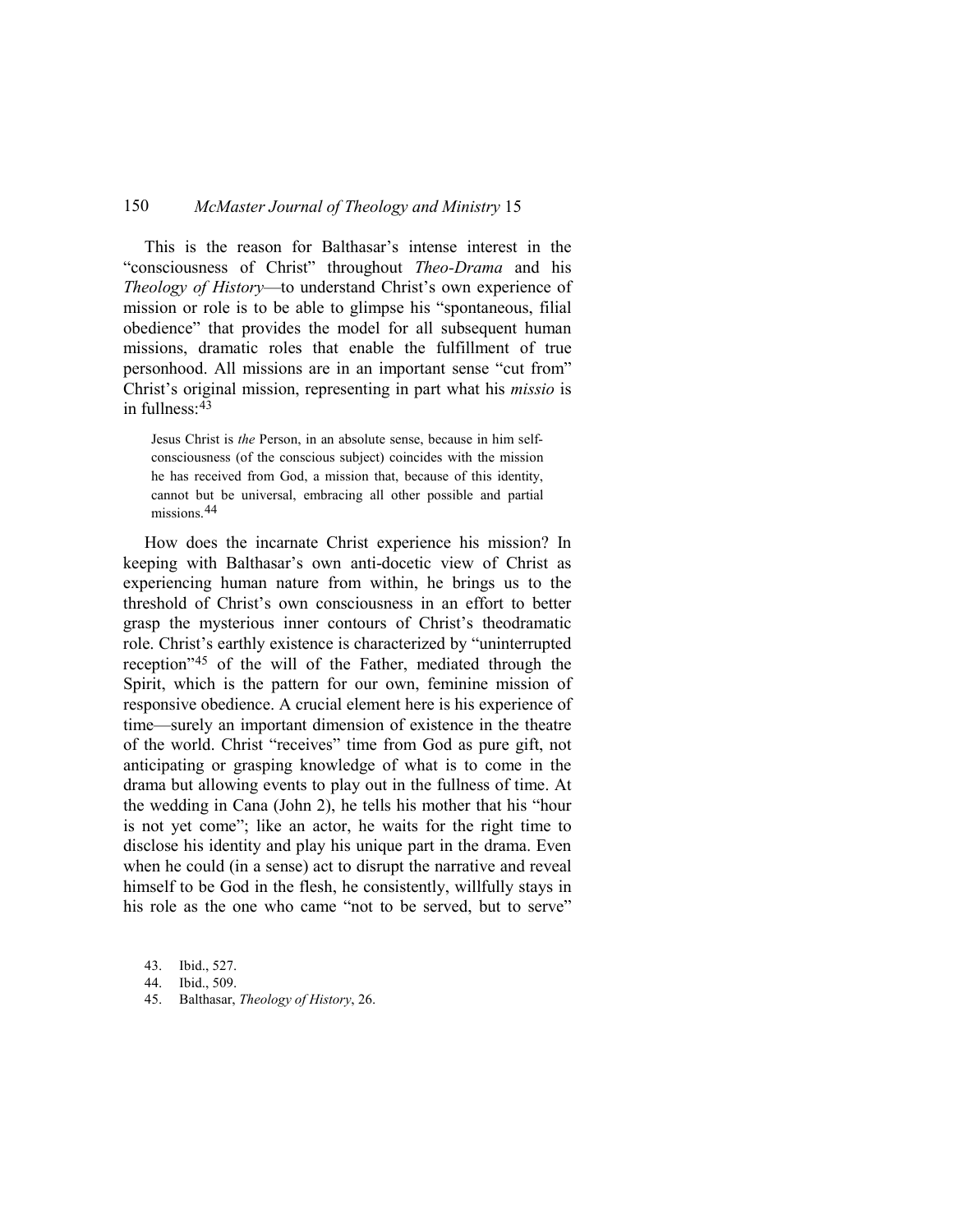(Mark 10:45). This applies even to the "hour" of his Passion— Christ waits for just the right moment, never (in a certain sense) stepping out of character but instead yielding himself to the authorities, playing the part set before him (the Servant) in perfect obedience, even to death on the cross (Philippians 2).

Such an assuming of role might again imply a kind of determinism—a "fixed script" to which Christ is bound. Yet critically, Balthasar rejects any model of the theo-drama that sees performance as mere slavery to the script.[46](#page-15-0) For Balthasar, Christ is the central actor in the theo-drama, and yet he does not play his role within a rigidly scripted play that already pre-exists in its totality. Rather, the drama is "conceived, produced and acted all in one." Each scene of Christ's life is received in its originality in moment-by-moment inspiration—this is precisely part of his experience of time as a gift from the Father, and so also of his unique existence as he-who-is-sent.[47](#page-15-1) Here it becomes clear how the Holy Spirit is the director of this essentially unscripted drama—"prompting" Christ at every turn, guiding him in his obedient actions.[48](#page-15-2) Although the word "improvisation" never occurs in the five volumes of *Theo-Drama*, it does seem uniquely appropriate here—Christ spontaneously does the will of his Father, embodying his role in each moment of his earthly life. Again, one might say he is the ultimate actor, with a keen intuition for both the movement of the dramatic narrative—the story in which he finds himself—and his concrete situation, always in relation to the will of the Father. Balthasar describes Christ's moment-by-moment reliance on the Spirit as the very model of Stanislavskian *disponibilité*—a readiness that allows him to "carry out his mission" in total dependence upon the will of the Father, "which is set before him anew at every moment."[49](#page-15-3)

Christ's "point of identity" is "his mission from God (*missio*)," which, for Balthasar, is identical with his Personhood within the eternal relations of the Trinity (*processio*). His en-

<span id="page-15-0"></span><sup>46.</sup> Balthasar, *Theo-Drama*, 3:532.

<span id="page-15-1"></span><sup>47.</sup> Balthasar, *Theology of History*, 33.

<span id="page-15-2"></span><sup>48.</sup> Balthasar, *Theo-Drama*, 3:533–34.

<span id="page-15-3"></span><sup>49.</sup> Ibid., 533.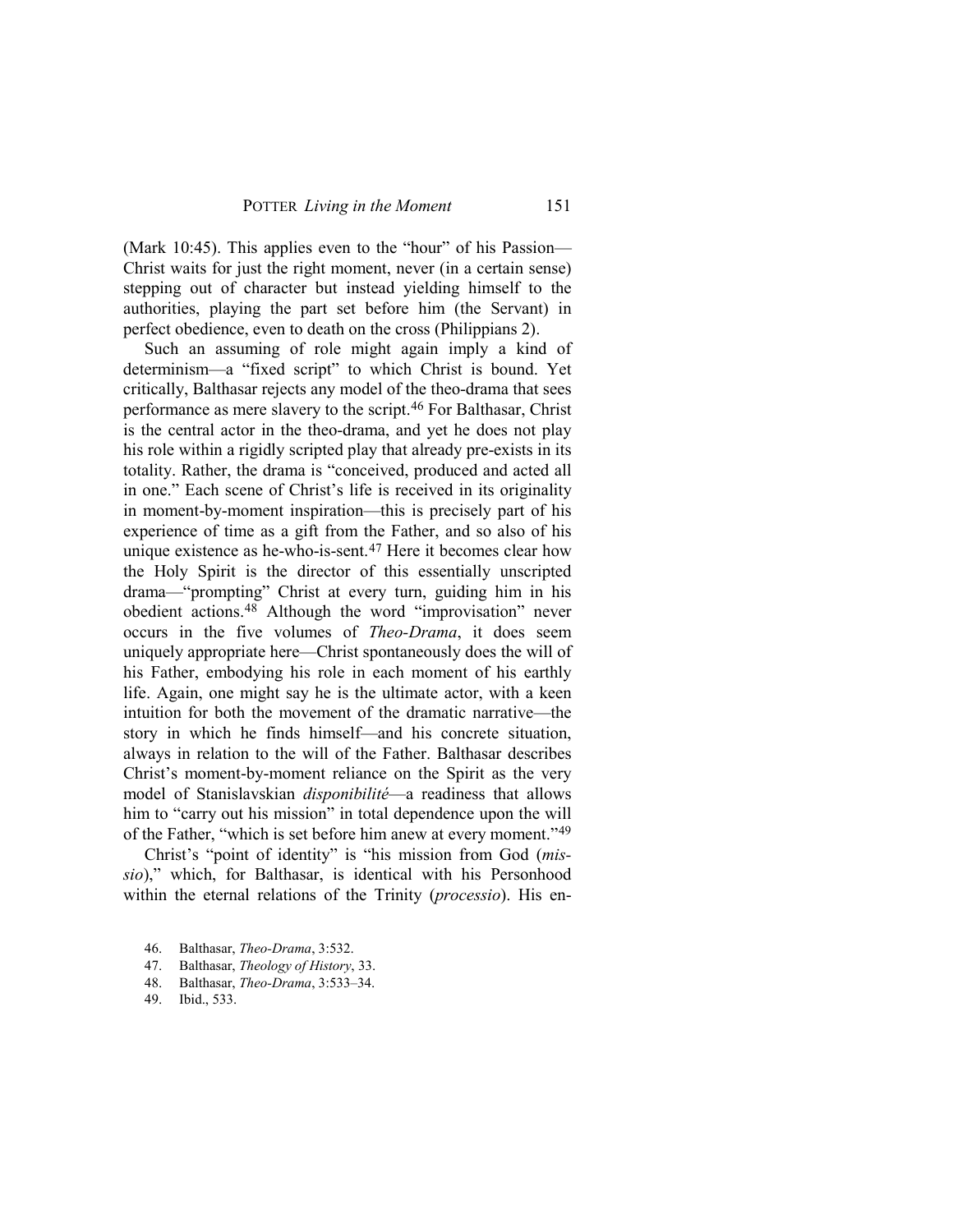trance into human history means that the "world drama" is itself meaningful, a true drama that is truly indicative of a drama within the Trinity rather than an empty charade. It thus also, then, enables his "fellow actors"—human beings—"the opportunity to embrace, not simply a psychological or sociological role, but the unique mission that God has prepared for them in Christ."[50](#page-16-0) His mission—which we have seen is itself an improvised role enables all others. Critically, however, these roles are equally not simply "vertically" given from above, which would imply a loss of freedom and spontaneity; rather, "the man Jesus" is the one who is able to "open up" the prospect of true freedom for humanity. This is a mystery, communicated especially through Christ's eucharistic self-giving—the Word becoming flesh allows flesh to be "given a participation in the dimensions of the Word," enabling "a shared humanity that is both human and divine" precisely in its experience of authentic freedom.<sup>[51](#page-16-1)</sup>

#### *The Empty Stage*

Balthasar is aware that his formulation of true freedom as occurring only *en Christōi* may initially appear to pose a "problem lying right across the threshold of a theodramatic theory."[52](#page-16-2)

In the previous volume, we spoke of the interplay of absolute and created freedom, which guaranteed openness to every possible course of action: Is this now to be disappointingly restricted by the prior fact that everything that happens can only take place "in Christ Jesus"?<sup>[53](#page-16-3)</sup>

But Christ is not just an actor, but is the "one who creates a stage," namely an empty stage on which the drama of the church can play out.[54](#page-16-4) This "transcendental inauguration of the dramatic acting area"[55](#page-16-5) is constituted in part by the cross itself, where the initial freedom given to mankind in creation, a freedom limited

- <span id="page-16-1"></span><span id="page-16-0"></span>50. Ibid. 51. Ibid., 39.
- <span id="page-16-2"></span>52. Ibid., 18.
- <span id="page-16-3"></span>53. Ibid., 17.
- <span id="page-16-4"></span>54. Ibid., 41.
- <span id="page-16-5"></span>55. Ibid., 47.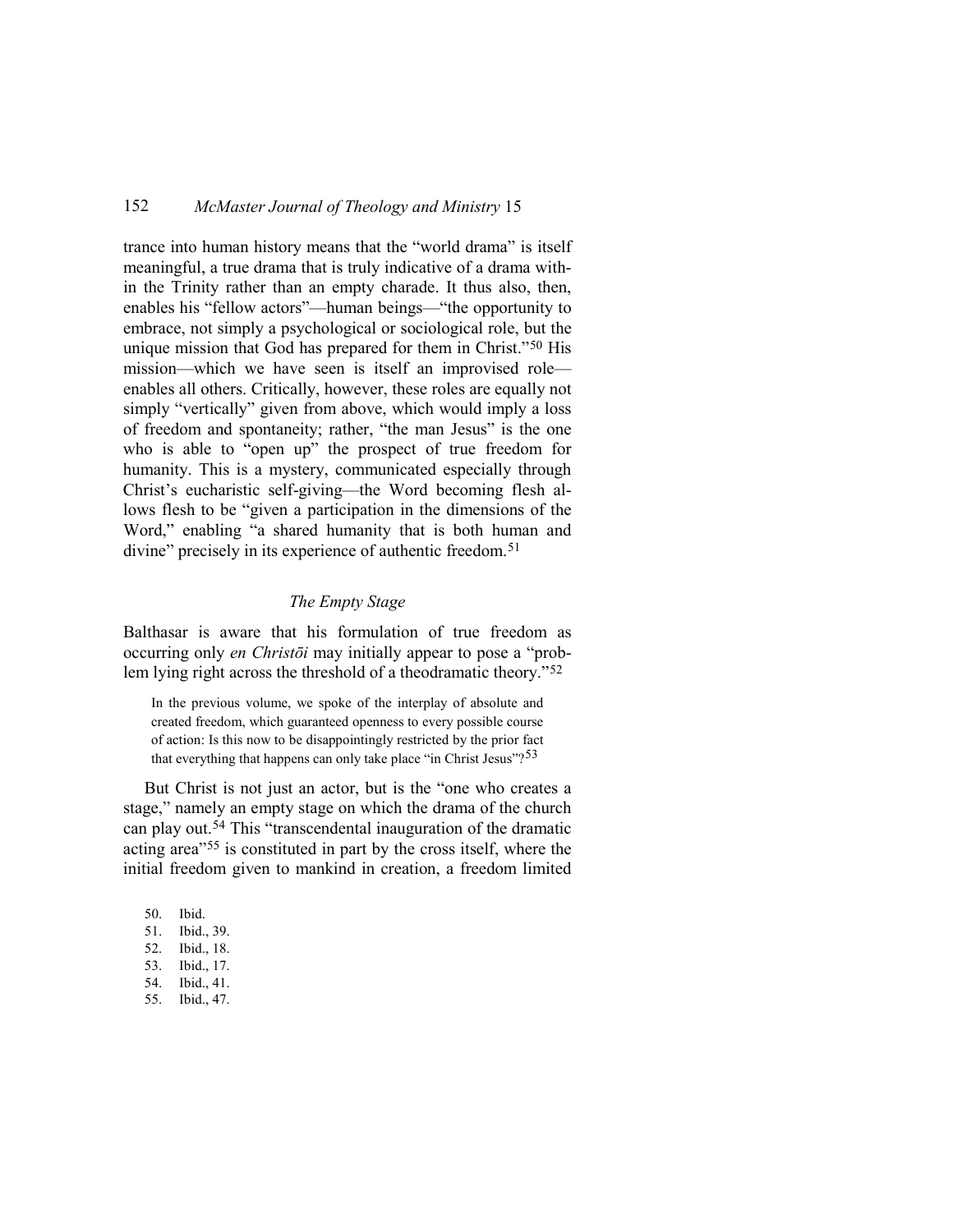by death, is replaced by absolute freedom. Human freedom conceived of in alienation from God Balthasar compares to a fish that dramatically twitches when put on dry land—it displays the appearance of freedom, but ultimately is a futile activity—mere sound and fury.<sup>[56](#page-17-0)</sup> Constrained by the absolute limit of death, cut off from eternity, unredeemed humanity plays out its drama on a tiny stage. The gospel, however, enlarges the space in which the drama takes place:

[Man] can choose the freedom of being his own origin, in which case he must pay the price of never being able to find any sufficient reason or satisfying goal for this self-manufactured freedom but must content himself with the exercise of his autonomy; or he can choose the freedom of continually acknowledging his indebtedness, in ever new ways, to absolute freedom.<sup>[57](#page-17-1)</sup>

The divine "overcoming and revaluation of man's dying," which Christ accomplishes not only on the cross but in his "being with the dead"[58](#page-17-2) on Holy Saturday, makes possible a genuine "interplay between God and man.["59](#page-17-3) Rather than a small, "self-manufactured freedom," Christ offers to humankind the possibility of genuine freedom—of meaningful "improvisation" rather than spasmodic, meaningless contingency.

The cross is of course also tied to the resurrection, and this is precisely where Balthasar locates mission: "*En Christōi*, in the acting area Christ opens up as the fruit of his Resurrection, each individual is given a personal commission; he is entrusted both with something unique to do and with the freedom to do it."<sup>[60](#page-17-4)</sup> Mission, conceived of in terms of the freedom to play one's unique role, is what constitutes the individual as a *person*—one finds one's identity precisely by playing a part in the great "divine-human drama." Just as "the great artist is the instrument

<span id="page-17-4"></span><span id="page-17-3"></span><span id="page-17-2"></span><span id="page-17-1"></span><span id="page-17-0"></span>59. Balthasar, *Theo-Drama*, 3:50. He continues that man [*sic*] is no longer "doomed to play an endless succession of futile games with himself within his own finitude."

60. Ibid., 51.

<sup>56.</sup> Ibid., 20.

<sup>57.</sup> Ibid., 36.

<sup>58.</sup> Balthasar, *Mysterium Paschale*, 148–50.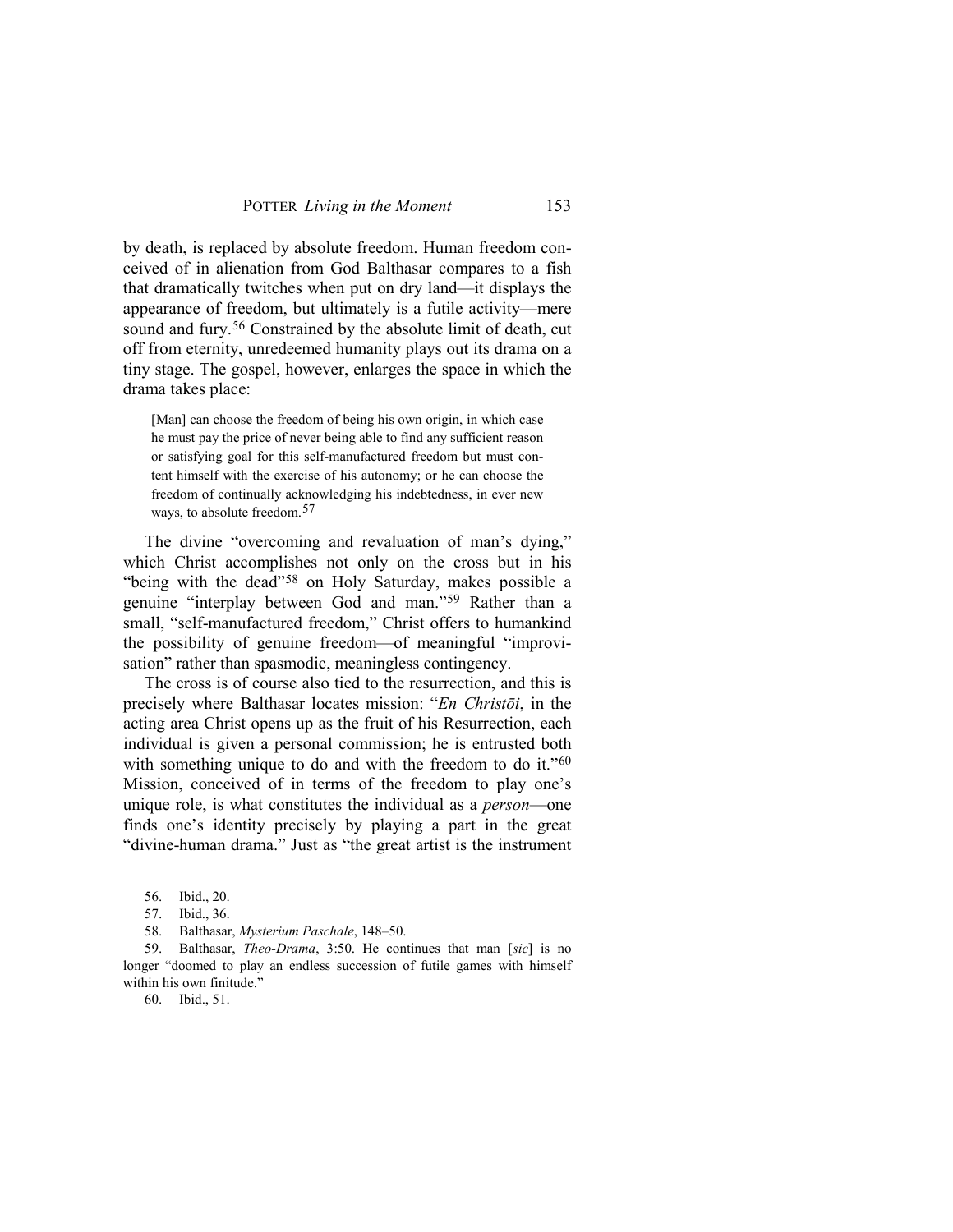of his art,"[61](#page-18-0) and the great actor becomes so immersed in her role as to become indistinguishable from an assumed character, so the Christian becomes the instrument of a mission, in some cases becoming (like Christ) so identified with this unique task that no separation may be made between mission and identity. In this way Balthasar is able to characterize the "grace of personal mission"[62](#page-18-1) as part of not only a subsequent process of sanctification (as one might attribute to certain strands of Protestantism) but as part of the initial gift of salvation given to the individual; one does not receive grace according to merit but is rather graciously and gratuitously saved to serve.<sup>[63](#page-18-2)</sup> If we are to liken the experience of the individual Christian to that of Christ, it seems legitimate to then characterize the freedom that comes in assuming one's role to be improvisatory in nature. Human beings, set free in Christ ("it is for freedom that Christ has set us free," Gal 5:1) grow in awareness of their own mission, a process of identity-formation that enables them to spontaneously act in the world. The moment of inclusion in Christ, the great improviser, is the moment in which subjects are "freed to relate and act"; in moment-by-moment reliance upon the Spirit's prompting, individuals are able to inhabit their roles with confidence to accept the gifts of the present.

One might say that Balthasar's understanding of personhood in terms of role allows one to see divine election as akin to a casting call. Vanhoozer argues that such a paradigm perhaps deemphasizes the way in which we choose the role we play in the theo-drama and rather draws attention to the way in which we are cast in a particular role.[64](#page-18-3) Does this reintroduce the problem

- 61. Balthasar, *Christian State of Life*, 71.
- 62. Ibid., 72.

<span id="page-18-2"></span><span id="page-18-1"></span><span id="page-18-0"></span>63. Balthasar, in an interesting gloss on Protestant views of justification, points out how the sinful beggar is not made beautiful simply by having come into contact with the condescending king—by forensically donning beautiful garments that mask his true condition. Rather, the inner, "underlying poverty of his nature and origin" is removed and replaced with a unique, graced task, a dramatic role to play that simultaneously ennobles, enlivens, and sanctifies. See ibid., 74.

<span id="page-18-3"></span>64. Vanhoozer, *Drama of Doctrine*, 367.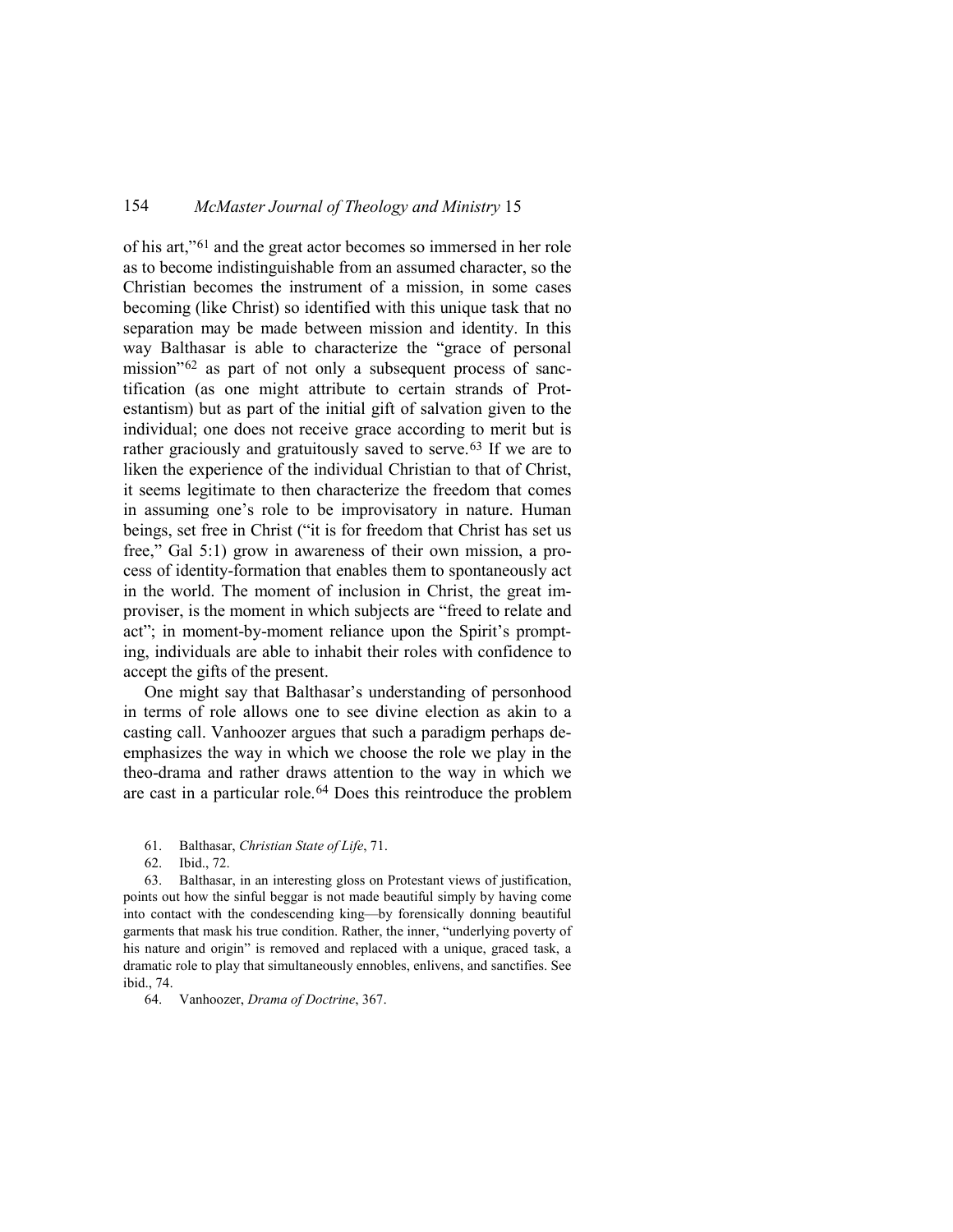of a fixed script to which the individual must adhere? How does divine sovereignty coexist with human freedom? As we have seen, Balthasar's solution to this problem is to situate—and so legitimate—authentic human freedom in relation to divine freedom, *within* the total freedom of Christ, the central actor in the theo-drama. The inclusion of humanity in Christ—and the gracious freedom he brings that allows human beings to be able to relate to God freely—is what enables the assuming of a role or mission to be a truly free expression of creaturely potential. However, it is critical to remember that Balthasar does not (mythologically) put human freedom on an equal plane with God's ultimate freedom:

Mission, then, requires man's "yes"—an act not less important than the act by which God calls his chosen one . . . And yet the two words—God's word and man's word—are not to be regarded as equal. On the contrary, man's word is but the acceptance of God's call and mission—his simple cooperation in the eternal "yes" of God.[65](#page-19-0)

For Balthasar, this understanding of God's absolute freedom in turn yields the (Ignatian) sense in which election makes sense —for the accepting of a theodramatic role entails "the sacrifice of [one's] personal freedom *insofar as it is regarded or exists as an entity distinct from the divine will*" and becomes alive, through mission, to "sharing the absolute freedom that is in God."[66](#page-19-1) Does this mean then a "renunciation" or "extinction" of one's own will, subsumed as it seems to be in the "decrees of God"?<sup>[67](#page-19-2)</sup> No—one is still enabled to make the free choice, in every moment, to follow, or in the language of improvisation, to accept the offer of grace. Subsequently, "nothing makes the human individual more autonomous than the divine mission that he accepts in free obedience and with full responsibility."<sup>[68](#page-19-3)</sup>

<span id="page-19-0"></span>Balthasar's understanding of individual mission flows directly into his concept of the mission of the church. The individual is

- 65. Balthasar, *Christian State of Life*, 400.
- <span id="page-19-1"></span>66. Ibid.
- <span id="page-19-2"></span>67. Ibid., 401.
- <span id="page-19-3"></span>68. Ibid.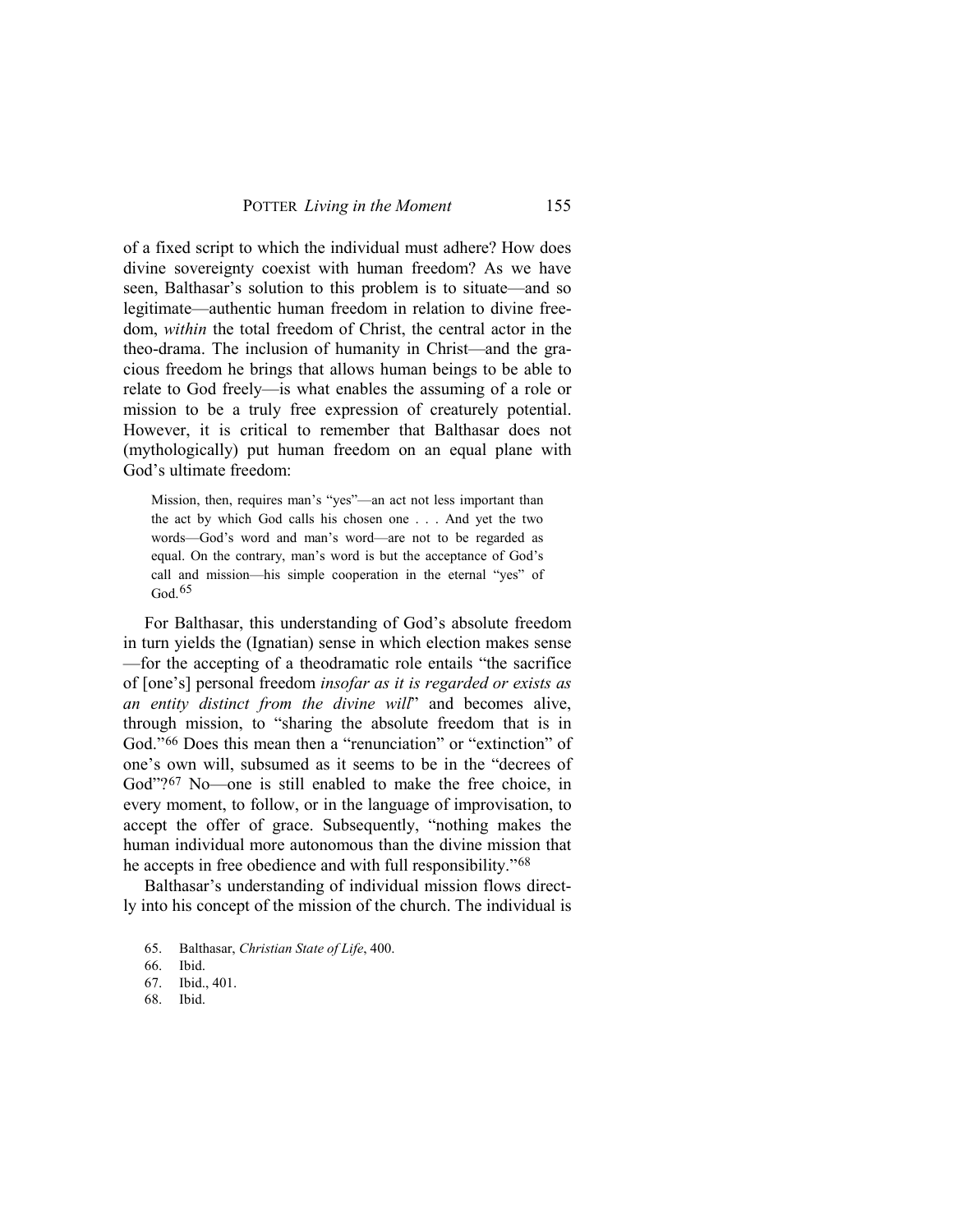"constituted as a Christian individual through being chosen, called and sent forth, in and through Christ,"[69](#page-20-0) a process that, as we have seen, is grounded in both Christ's own improvised role in the drama and the eternal *missio Dei* that reveals the trinitarian roots of the earthly aspect of the theo-drama. This anchoring of individual mission in the *missio* of the Son gives us a new perspective on not just the nature of individual freedom, but, as shall be demonstrated, on the nature of the church, and accordingly opens up the possibility of ecclesial improvisation.

#### *Ecclesial Improvisation*

For Balthasar, the uniqueness of each individual role, from that of the ordinary Christian all the way to the privileged faithexperience of the saints, flows out of God's unique authorial Idea for each individual life. Though corporately the church is Christ's "community of love"—a fellowship that embodies the *koinonia* of the Trinity—she is also made up of obedient individuals.[70](#page-20-1) When individuals are seen as tributaries that feed into the central river of the church, ecclesiology becomes precisely the coalescing of individual life-missions into the overarching mission of the church, itself compelled by a responsive, dramatic living or acting out of a divine Idea. The grace of mission—the call to a unique vocation given to the individual, a kind of instrumental election—is thus precisely what connects the performance of the individual to the mission of the church as a whole. The mission of the individual becomes "de-privatized"—shared or universalized for the benefit of the whole *ecclesia*—and revealed to be "a portion of the Church's mission."[71](#page-20-2) This is thus no solitary drama; on the empty stage of the world, the church acts as a company or troupe of players and brings to life the theo-drama, performing the script even as it is written. This group performance is directed by the Holy Spirit, who

<span id="page-20-1"></span><span id="page-20-0"></span><sup>69.</sup> Balthasar, *Theo-Drama*, 3:447–48.

<sup>70.</sup> Ibid.

<span id="page-20-2"></span><sup>71.</sup> Ibid., 527.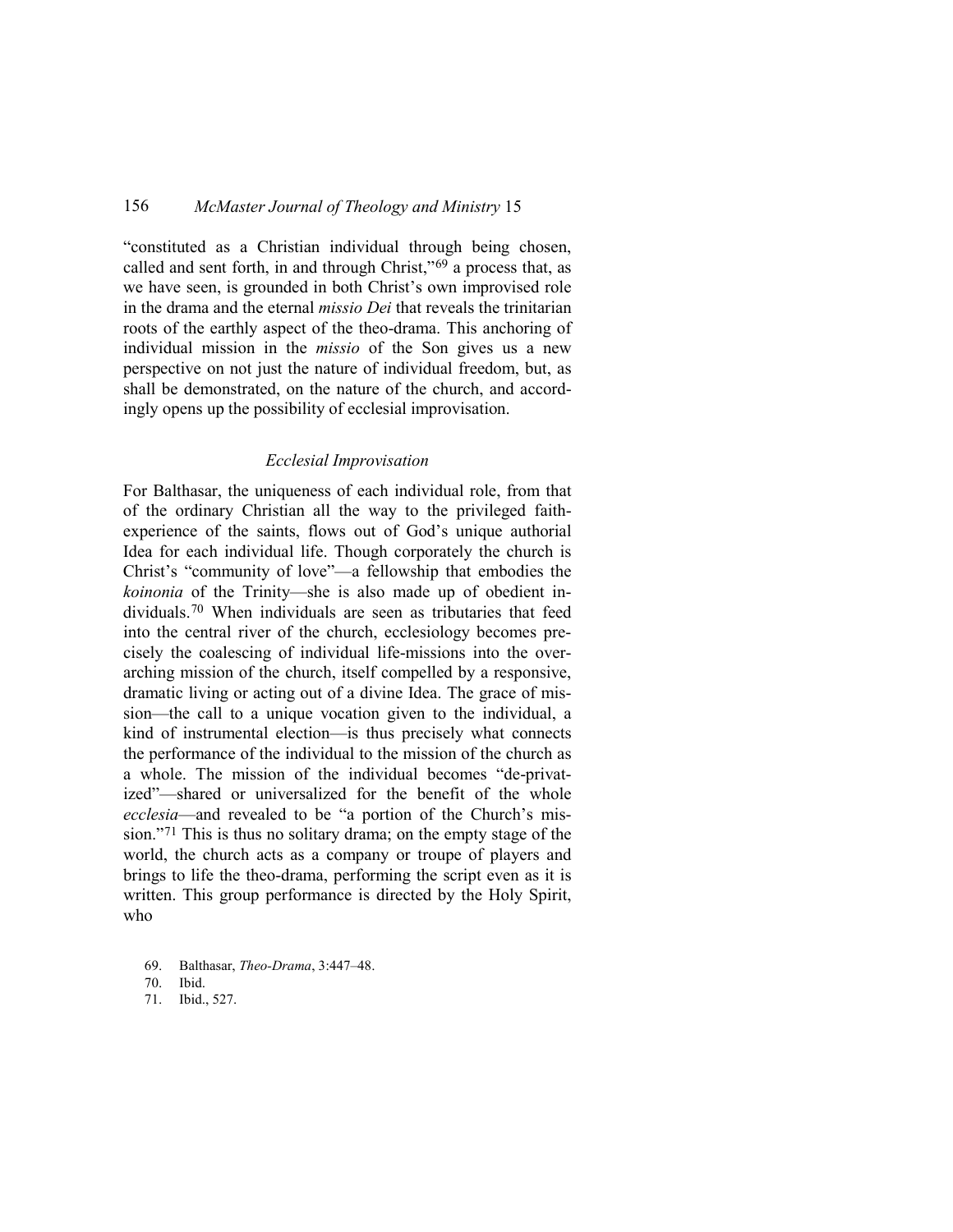brings the Author's text into the actuality of the performance, in response to the manifold, fortuitous needs of the moment and the changing potential of the troupe of actors . . . The director must sensitively listen for the text's spirit and infuse it, in its integrity, into the troupe's multifarious organism.[72](#page-21-0)

One may thus, responding to Wells's concerns, legitimately consider the church as itself a full-fledged *dramatis persona* in the Theo-Drama, collectively responding to the divine call and actualizing through its diverse members its appointed mission. Though the individual players will constantly be changing over the course of its history, the church is an "organism" that in its own assumption of a dramatic role demonstrates a freedom *en Christōi*, a grounding of ecclesial freedom in the absolute freedom of God. For Balthasar, the readiness of the church to respond to the divine call is a dimension of its "Marian profile": like the Mother of God, the church awaits the Word spoken in silence, yielding itself unreservedly to God's will. Thus though the formula "*in Christ Jesus* gives us, a priori, the greatest opportunity and the widest possible framework for the interplay of both forms of freedom,"[73](#page-21-1) in terms of the church, freedom comes in both christological and mariological forms.

The fact that human freedom is expanded and confirmed by Christ does not simply mean that now "the being and actions of all men" are divinely sanctioned.[74](#page-21-2) True freedom comes in Christ, and the church is his body. On the other hand, however, Balthasar, while not presuming to speak for the billions of human beings on earth, does suggest (in opposition to Karl Rahner's hypothesis of the "anonymous Christian") that "man's actual experience of freedom" (not just Enlightenment autonomy) may lead towards "genuine religious awareness" on the part of individuals.[75](#page-21-3) Here again, even outside the church, the pattern is the same—"every human being who is awakened to

- <span id="page-21-0"></span>72. Ibid., 533.
- <span id="page-21-1"></span>73. Ibid., 17.
- <span id="page-21-2"></span>74. Ibid., 457.
- <span id="page-21-3"></span>75. Ibid.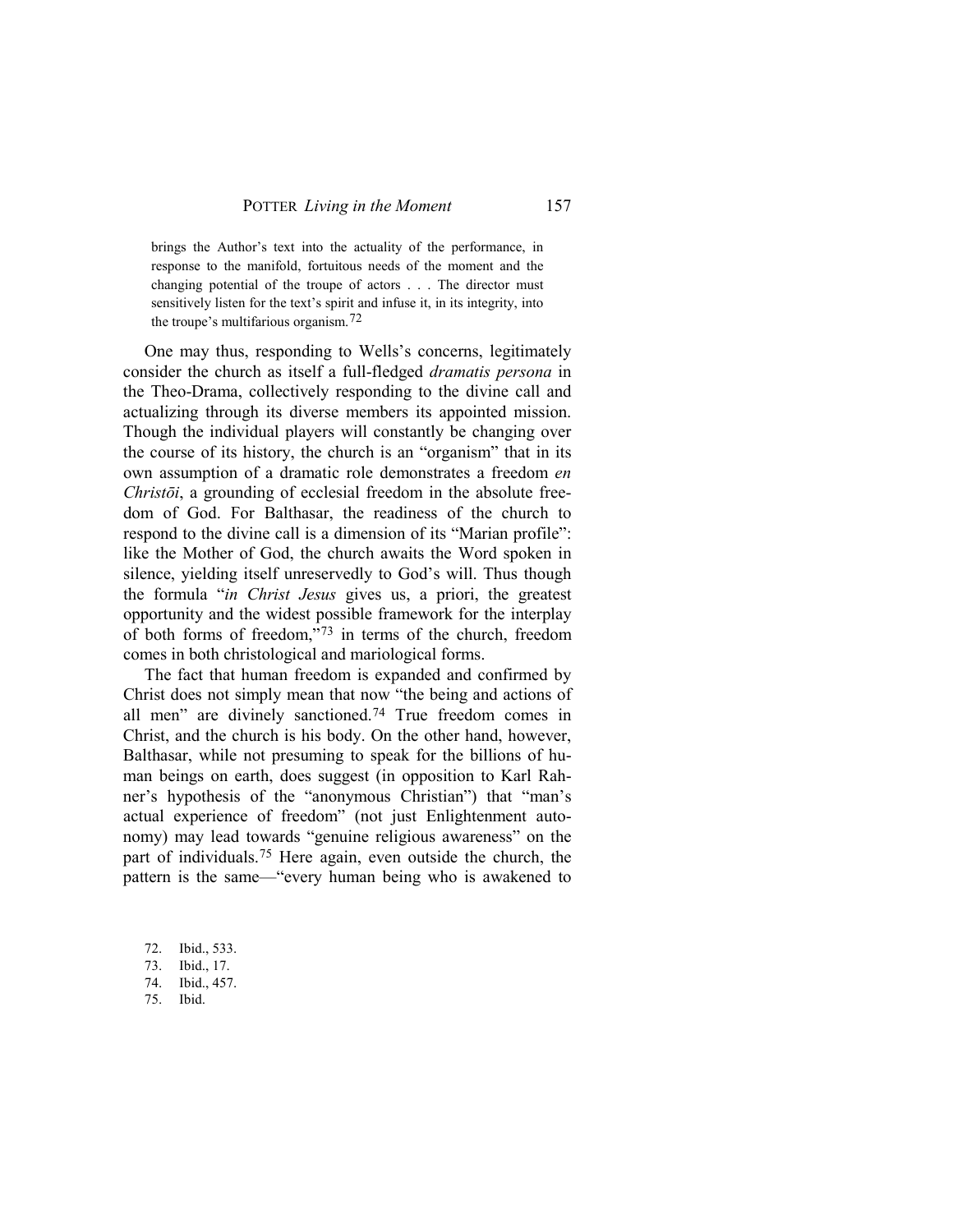freedom owes his existence ultimately to an ultimate freedom,"[76](#page-22-0) which in the end is the absolute freedom of God. This freedom enables "room" for intersubjectivity in human relations, an echo of trinitarian communion; and finally, even for those outside of the church "the gift implies a task." Anyone who comes into contact with grace may experience the sense of "having been awakened to free subjectivity" and so also "entrusted with a mission"; as with those within the church, this is a dramatic role that when taken up allows one to truly become a Person.[77](#page-22-1) This provocative aspect of Balthasar's understanding of ecclesial mission is an area deserving of further study.

#### *Conclusion: Improvising within the Theo-Drama*

We have seen how Balthasar's exposition of human freedom grounds individual mission and freedom in the mission and freedom of Christ. Christ opens up the empty stage on which the drama of redemption plays out:

Initially, the inclusion of dramatic characters in Christ means no more than this: in Christ, God opens up that personal sphere of freedom within which the particular (individual or collective) characters are given their ultimate human face, their mission or "role"; it is left up to them to play their part well or ill.<sup>[78](#page-22-2)</sup>

This initial development of freedom finds an even fuller expression, however, when seen against the backdrop of the Trinity. Christian existence as individual persons finds its ground in the interpersonal relationships that occur in the community of the church. This interpersonal dimension in turn finds itself enabled by the "trinitarian" fellowship (*ekklesia*) of Father, Son, and Spirit.

Here is where Balthasar's Marian ecclesiology is not just an abstract ideal but has important implications for the present experience of the church in mission. For Balthasar, Christ is in

- <span id="page-22-0"></span>76. Ibid., 458.
- <span id="page-22-1"></span>77. Ibid.

<span id="page-22-2"></span>78. Ibid., 38.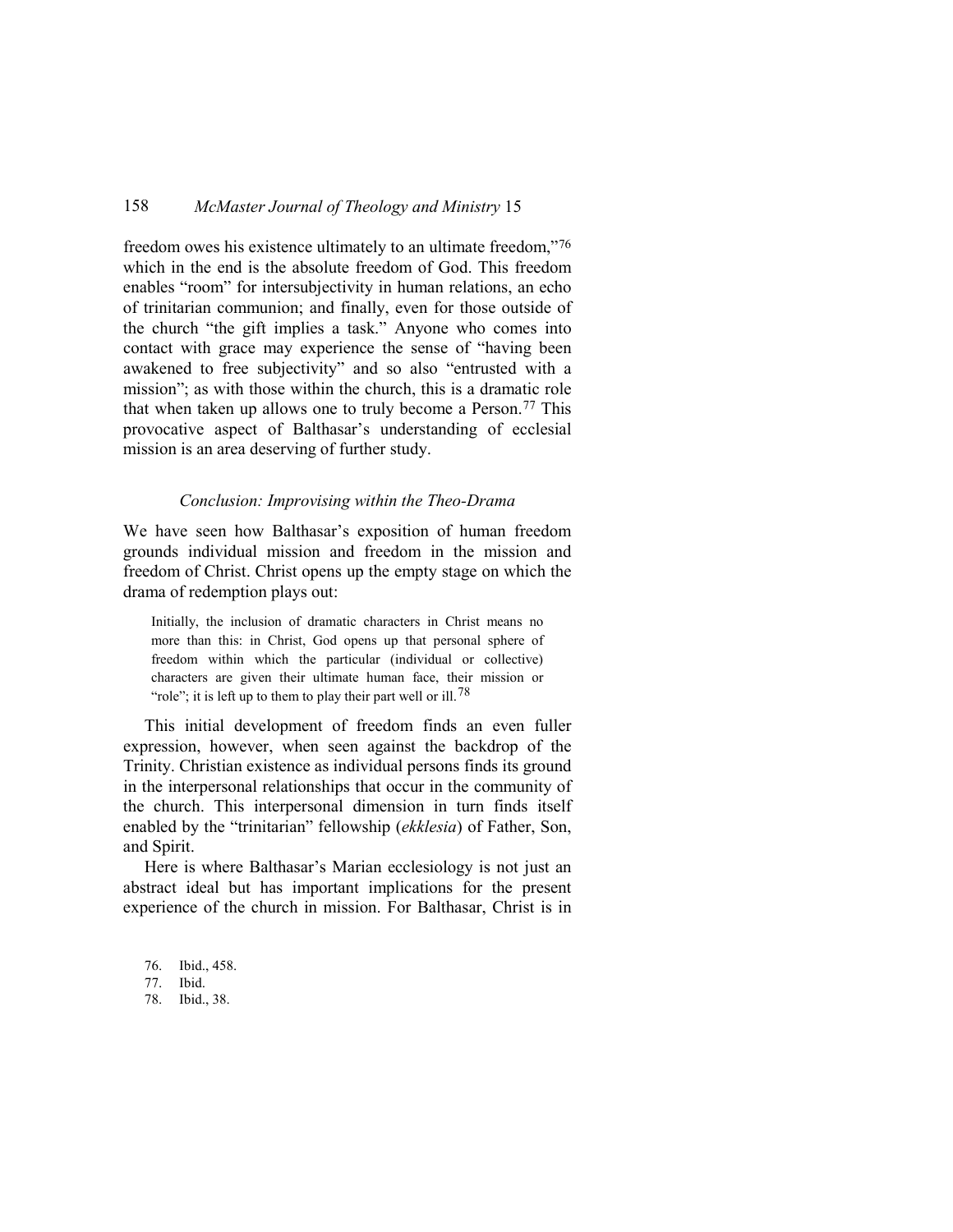the uniqueness of his form "*the* individual among men; he is utterly lonely."[79](#page-23-0) This loneliness "remains true" even in terms of the church's twofold relationship to Christ—as his body and bride. Yet even this loneliness communicates to the church something of his eternal *missio*; provocatively, Balthasar suggests that "the trinitarian fellowship enjoyed by Jesus (which he lives out in extreme form in the loneliness of the Cross) is the point of origin of the fellowship of the Church."[80](#page-23-1) Even in the absolute forsakenness of the cross and tomb, Christ yields "fruitfulness" that is appropriated by the church; $81$  even his "final, precipitous plunge into the abyss" of death is not the dissolution of the Trinity, but the fullest expression of both the missionary role and existential freedom he enjoys as the eternal Son.[82](#page-23-3)

Such an unfolding of mission in terms of trinitarian fellowship may once again seem to imply a lack of individual freedom *within* the church. The church originates, however, not just from the wounded side of the dying Christ but in Mary. Balthasar is clear that the church does not undergo kenosis in the precise, theological way proper to Christ. However, we may speak of an ecclesial kenosis "in the broad sense" (he prefers the term *offering*), which is conformed to the Marian pattern as an obedient, feminine "letting oneself be available" to be led in the "direction" (note again the dramatic terminology) chosen by God.[83](#page-23-4) In this Marian pattern, individuals themselves may represent the church in the world—precisely as "witnesses" (as in Wells)— "Witness, *martyrion*, is always the individual's response to Christ, but it is always made in the name of the Church and concretely represents her."[84](#page-23-5) Ecclesial mission and individual mission exist in a kind of dynamic interplay, yet another polarity for which the term "improvisation" seems appropriate. Balthasar

- <span id="page-23-0"></span>79. Ibid., 448.
- <span id="page-23-1"></span>80. Ibid., 451.
- <span id="page-23-3"></span><span id="page-23-2"></span>81. Ibid., 450.
- 82. Ibid., 75–76.
- <span id="page-23-4"></span>83. See Balthasar, "Kenosis of the Church?"
- <span id="page-23-5"></span>84. Balthasar, *Theo-Drama*, 3:453.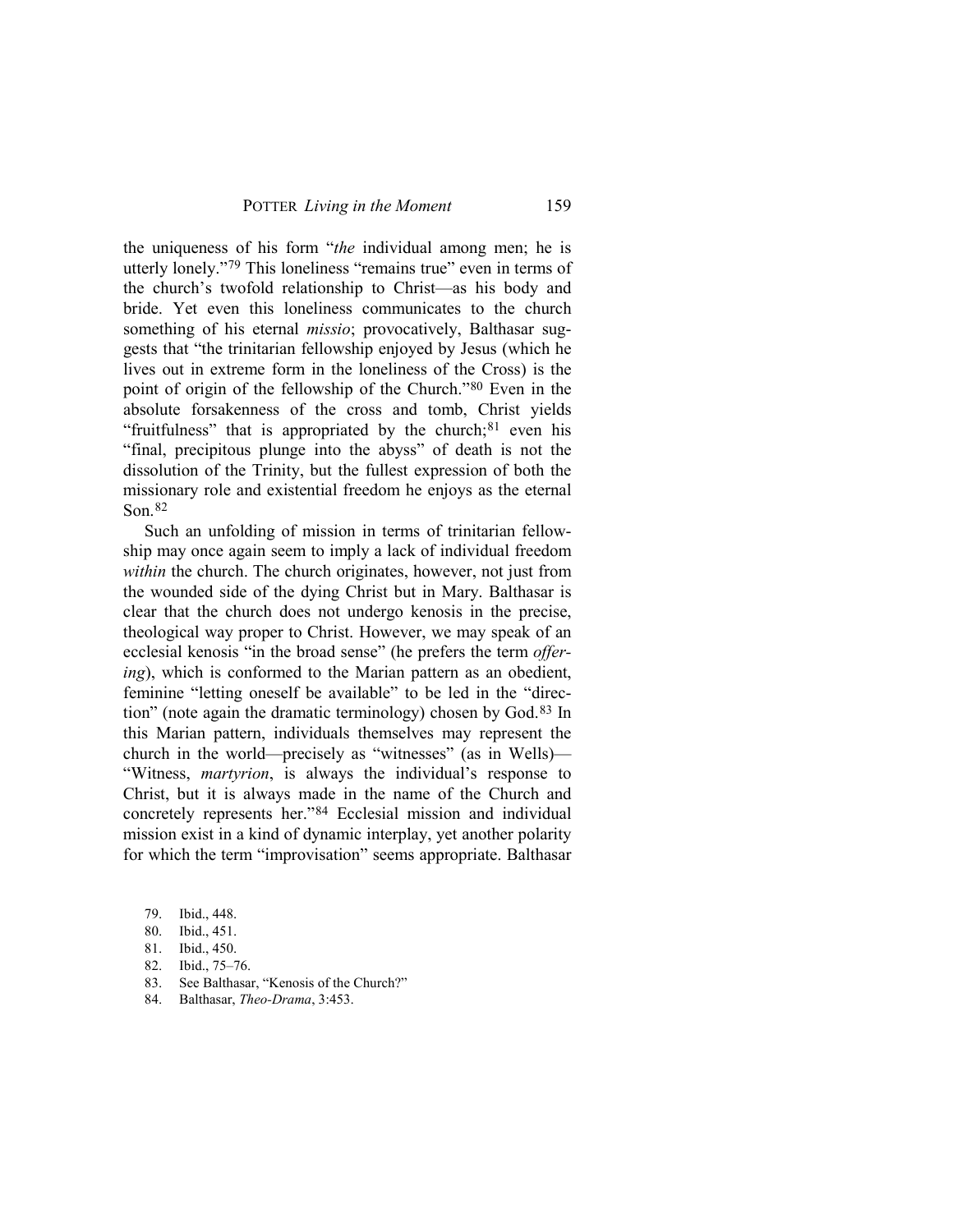gives the examples of Mother Teresa and Maximilian Kolbe as twentieth-century saints who acted "*in persona ecclesiae*," demonstrating through their supreme "clarity of word and action" even in the face of suffering and death the Marian face of the church. They, as in Wells's understanding, exemplify the intuitive practice of improvisation, the "spontaneity" by which we are "re-formed into ourselves" (Spolin)—without a fixed script to guide them, they act in the moment "without fear."

Kevin Vanhoozer has pointed out the ways in which "improvising well requires both training (formation) and discernment (imagination)."[85](#page-24-0) Developing these virtues in the ecclesial community works to enable true spontaneity—not "off the cuff" extemporizing but allowing tradition to speak dialogically and creatively to new situations. In a Balthasarian turn of phrase, Vanhoozer notes that "Spontaneity . . . describes the state of an actor's readiness: one's preparedness to fit in and contribute to whatever starts to happen."<sup>[86](#page-24-1)</sup> Such readiness—which, in Balthasar's thought, is always a Marian readiness to respond to the Word—includes memory. Memory, in Wells's terms, translates to an awareness of the previous three acts of the play, a consciousness of tradition and history; for Balthasar, ecclesial memory is the memory of Mary herself, who "treasured" the truths of her Son and "pondered them in her heart" (Luke 2:19). Conceived of as a "narrative skill," the development of ecclesial memory in turn enables "reincorporation," which, far from being simple repetition, is "remembering and recapitulating past elements in the narrative in order to make of the scene a whole and unified action."[87](#page-24-2) Wells rightly emphasizes, in his disavowal of the "fixed script," the fact that "Christians do not have 'parts' in the drama, with 'lines' pre-prepared and learned by heart."[88](#page-24-3) New contexts demand new patterns of engagement. However, this is not (for Wells or Balthasar) to discount what has gone before in the theo-drama. The successive acts of a drama cannot

<span id="page-24-0"></span>85. Vanhoozer, *Drama of Doctrine*, 337.

<span id="page-24-3"></span>88. Wells, *Improvisation*, 60.

<span id="page-24-1"></span><sup>86.</sup> Ibid., 338.

<span id="page-24-2"></span><sup>87.</sup> Ibid., 340.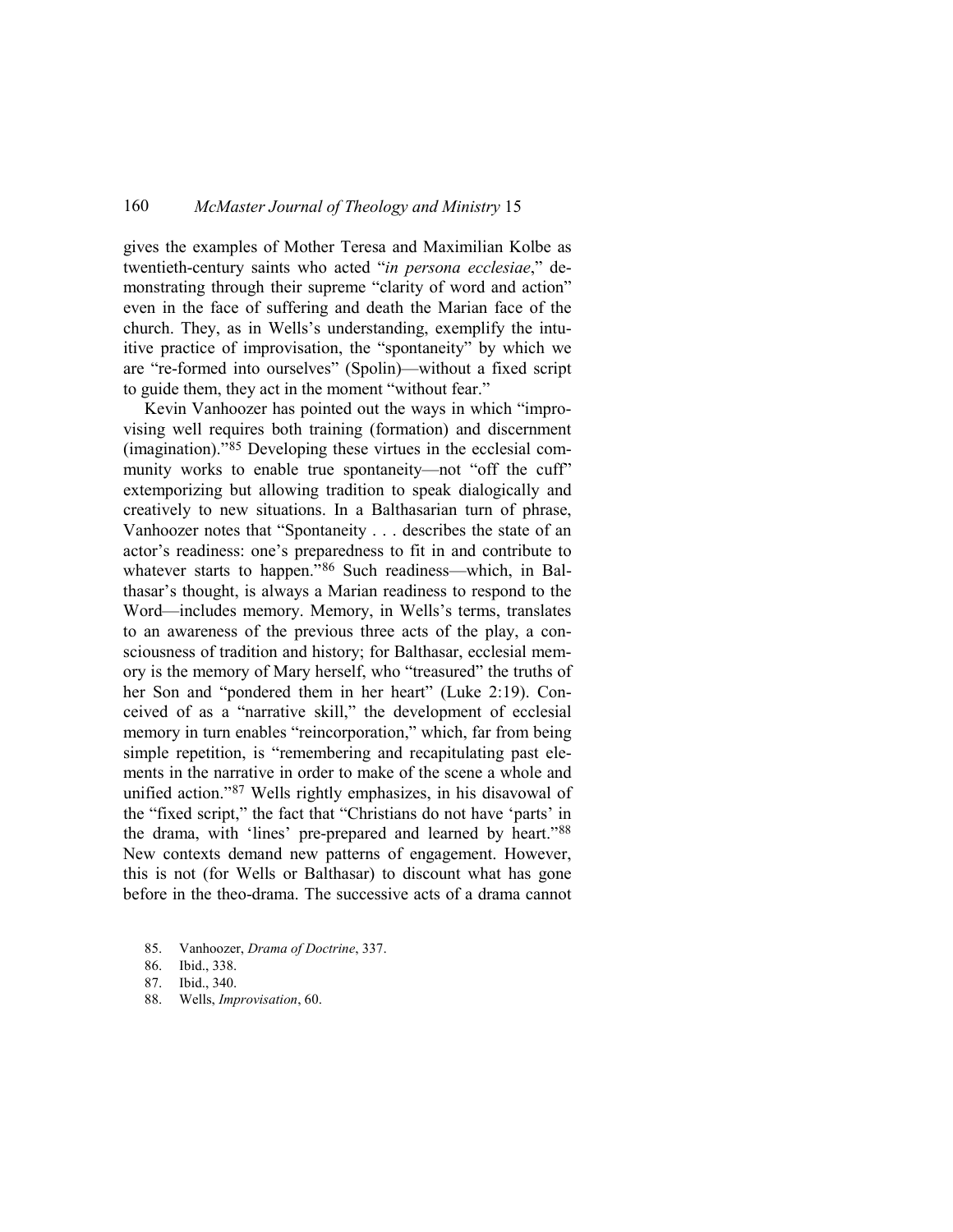simply repeat each other; yet at the same time they must sustain the "constancy" of both the narrative and the "development of character," displaying a kind of continuity even in their newness.[89](#page-25-0)

Memory is much more significant than originality. The improviser does not set out to create the future, but responds to the past, reincorporating it to form a story.[90](#page-25-1)

The Christian community uses what it has been offered in order to perform a new "story consonant with the one given story."[91](#page-25-2) Here, according to Wells, is where "the script does not provide all the answers,"[92](#page-25-3) and where Balthasar's strong emphasis on "freedom" bears its fruit in the immanent present of ecclesial mission.

Is Balthasar's understanding of mission sufficient to account for not just the "dramatic" content of Christian revelation but, in Vanhoozer's terminology, "the twin notions of doctrine as dramatic direction and the Christian life as performance interpretation"[93](#page-25-4) as they exist in the complexities of the postmodern present? As the language of improvisation, freedom, and *disponibilité* reminds us, the theatre is a space in which characters respond not only to the overarching narrative in which they find themselves but to each other and to their constantly shifting situation—it is a place of spontaneity and immediacy, where the actors play their unique roles in the moment, bringing the script to life through their performance and in an important sense maintaining the dynamism of the drama as it unfolds in time and space. I contend that Balthasar's christological, trinitarian understanding of mission enables a robust understanding of both individual and ecclesial freedom, one that is hospitable to Wells's language of improvisation—an unscripted (though still worded) drama in which the *dramatis personae* can proceed without fear, in the confidence of inclusion in Christ and the

<span id="page-25-1"></span><span id="page-25-0"></span><sup>89.</sup> Ibid.

<sup>90.</sup> Ibid., 147.

<span id="page-25-2"></span><sup>91.</sup> Ibid.

<span id="page-25-3"></span><sup>92.</sup> Ibid., 62.

<span id="page-25-4"></span><sup>93.</sup> Vanhoozer, *Drama of Doctrine*, 30.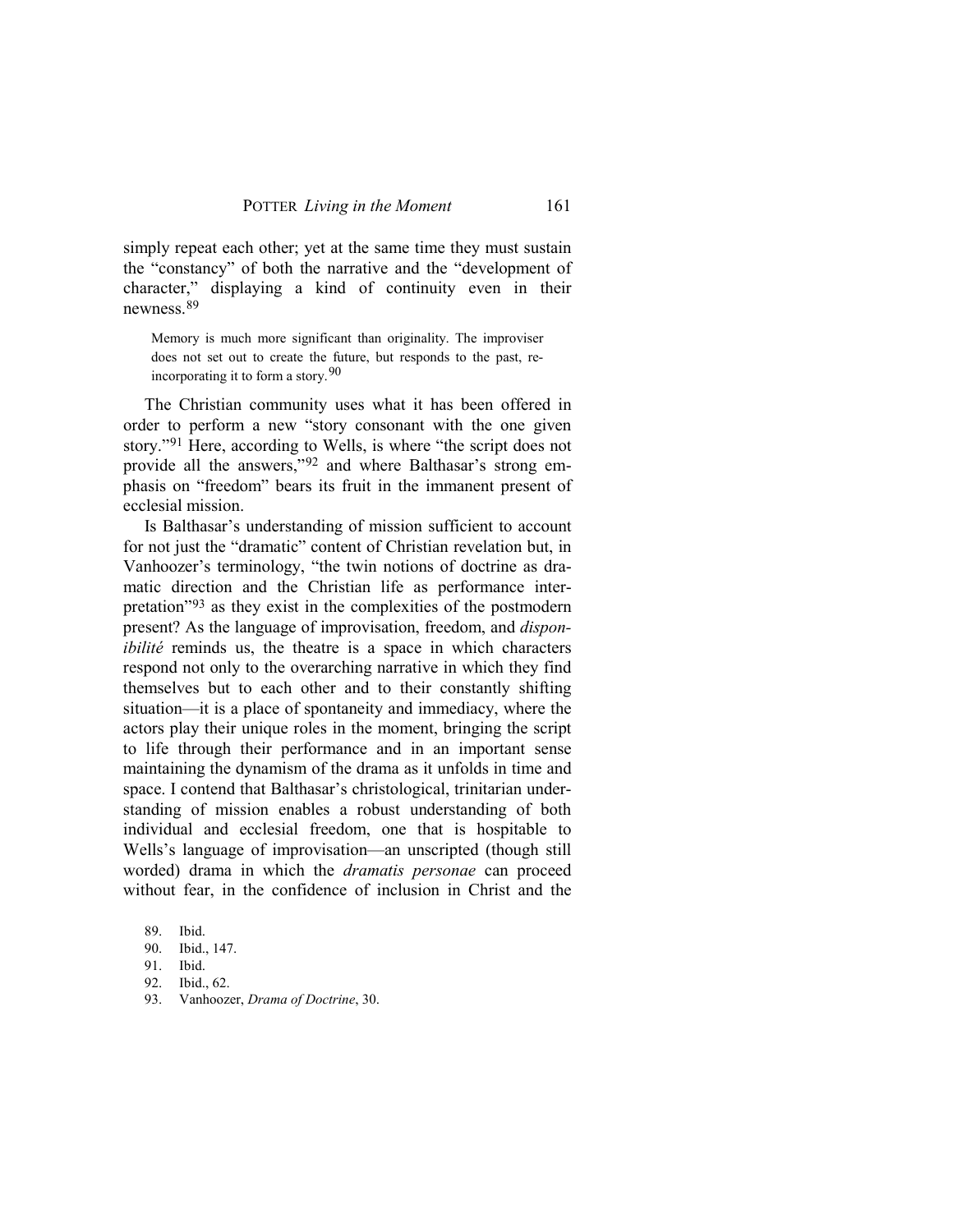improvised drama of his life, death, and resurrection. In appropriating the language of the theatre as a theological *instrumentarium*, Balthasar thus truly finds "a genre that does justice . . . to the interaction between the finite freedom of humanity and the infinite freedom of God."[94](#page-26-0) For to be an actor—to play a role—is to freely but faithfully interpret the words of the drama, creating a kind of improvisatory interplay between idea and realization; to give the "Author's word"—or in this case, the Word made flesh—a "real presence in the form of action."[95](#page-26-1)

#### *Bibliography*

- Balthasar, Hans Urs von. *The Christian State of Life*. Trans. Mary Frances McCarthy. San Francisco: Ignatius, 1983.
	- ———. "Kenosis of the Church?" In *Explorations in Theology*. Vol. 5, *Spirit and Institution*, trans. Edward T. Oakes, SJ, 125–38. San Francisco: Ignatius, 1995.

———. *Mysterium Paschale: The Mystery of Easter*. San Francisco: Ignatius, 2000.

———. *Theo-Drama: Theological Dramatic Theory*. Vol. 1, *Prolegomena*. Trans. Graham Harrison. San Francisco: Ignatius, 1988.

———. *Theo-Drama: Theological Dramatic Theory*. Vol. 3, *Dramatis Personae: Persons in Christ*. Trans. Graham Harrison. San Francisco: Ignatius, 1992.

———. *A Theology of History.* San Francisco: Ignatius, 1963.

<span id="page-26-1"></span>95. Balthasar, *Theo-Drama*, 3:532.

<span id="page-26-0"></span><sup>94.</sup> Wells, *Improvisation*, 46.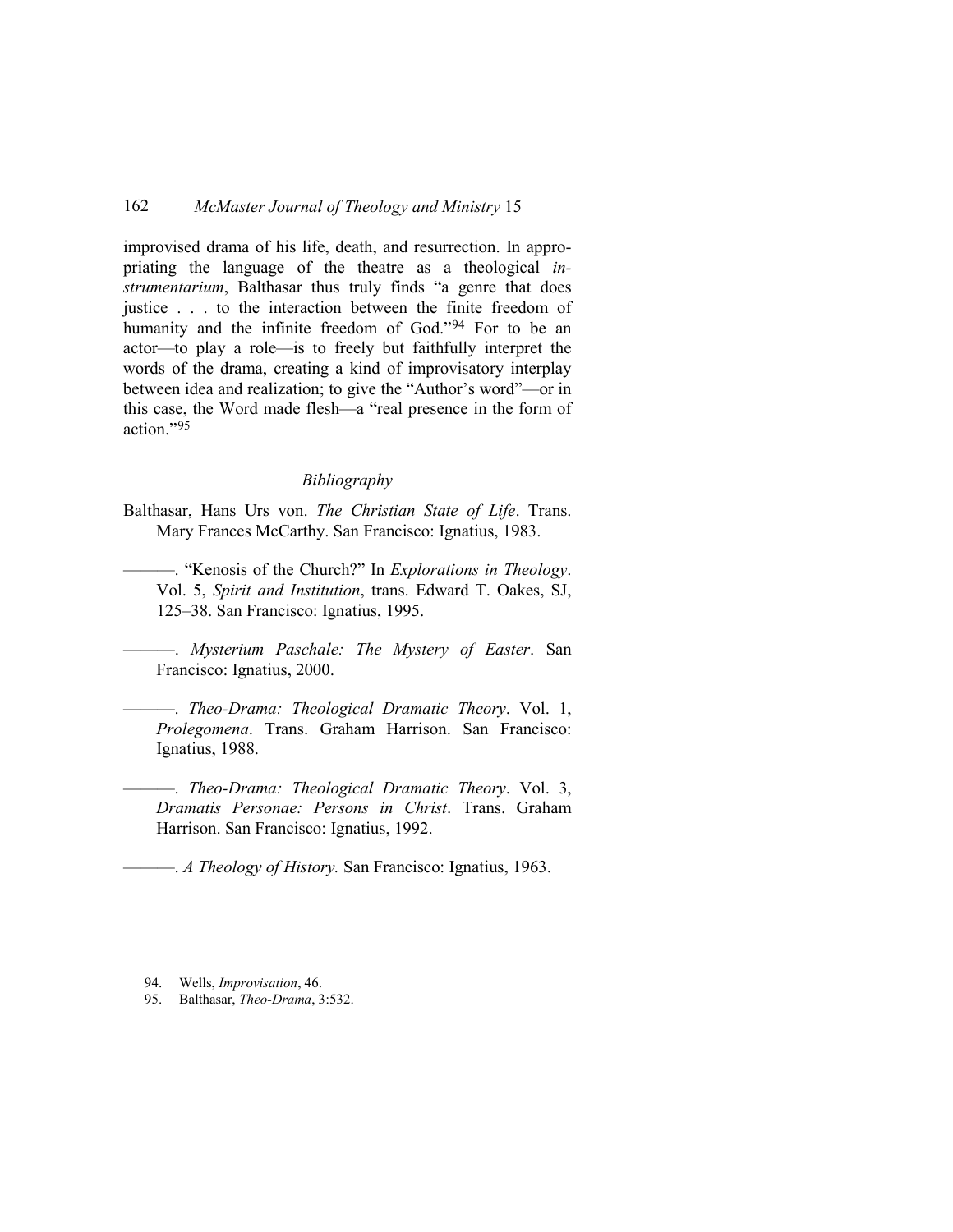- Benson, Bruce Ellis. *Liturgy as a Way of Life: Embodying the Arts in Christian Worship*. Grand Rapids: Baker Academic, 2013.
- Crawford, Nathan. "Theology as Improvisation: Seeking the Unstructured Form of Theology with David Tracy." *Irish Theological Quarterly* 75, no. 3 (2010) 300–12.
- Gonzalez, Michelle A. "Hans Urs von Balthasar and Contemporary Feminist Theology." *Theological Studies* 65, no. 3 (2004) 566–95.
- Harrison, Victoria S. "Von Balthasar's Phenomenology of Human Holiness." *Heythrop Journal* 40 (1999) 424–37.
- Kane, Ross. "Negotiating Tension toward a Hipper Groove: Jazz Improvisation as a Metaphor within Christian Ethics." *Theology* 115, no. 1 (2012) 36–43.
- Lindbeck, George. *The Nature of Doctrine: Religion and Theology in a Postliberal Age*. Philadelphia: Westminster, 1984.
- O'Hanlon, Gerard F. *The Immutability of God in the Theology of Hans Urs von Balthasar*. New York: Cambridge University Press, 1990.
- Olsen, Cyrus P., III. "Remaining in Christ: A Paradox at the Heart of Hans Urs von Balthasar's Theology." *Logos* 13, no. 3 (2010) 52–76.
- Pitstick, Alissa. *Light in Darkness: Hans Urs von Balthasar and the Catholic Doctrine of Christ's Descent into Hell*. Grand Rapids: Eerdmans, 2007.
- Spolin, Viola. *Improvisation for the Theater*. 3rd ed. Evanston, IL: Northwestern University Press, 1999.